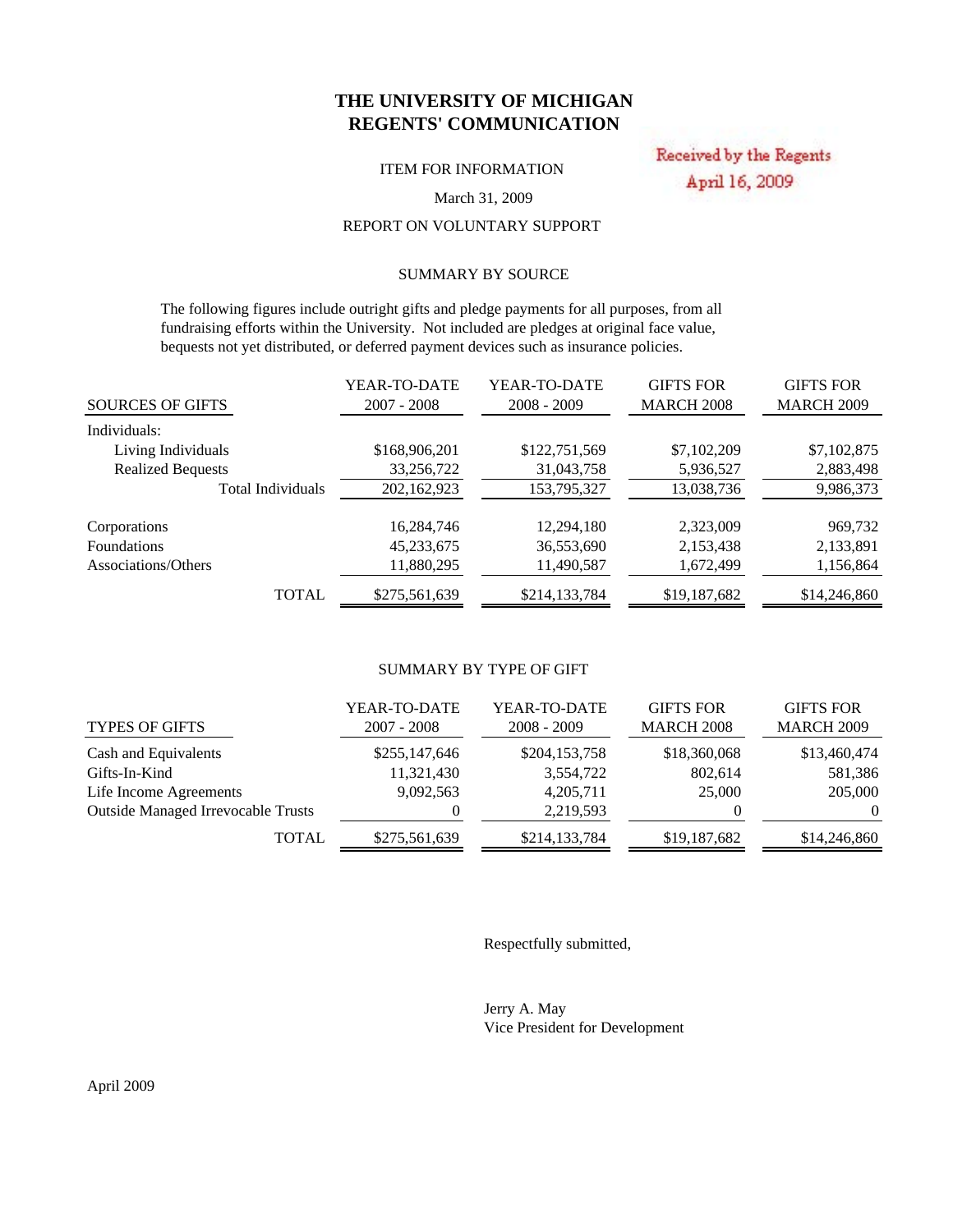# REPORT ON VOLUNTARY SUPPORT ITEM FOR INFORMATION March 31, 2009

## SUMMARY BY SOURCE

|                          | <b>STATE OF</b>       | <b>OUTSIDE OF</b> | <b>STATE OF</b> | <b>OUTSIDE OF</b>  |
|--------------------------|-----------------------|-------------------|-----------------|--------------------|
|                          | <b>MICHIGAN</b>       | <b>STATE</b>      | <b>MICHIGAN</b> | <b>STATE</b>       |
|                          | YEAR-TO-DATE          | YEAR-TO-DATE      | YEAR-TO-DATE    | YEAR-TO-DATE       |
| <b>SOURCES OF GIFTS</b>  | 2008 - 2009           | $2008 - 2009$     | $2008 - 2009$   | $2008 - 2009$      |
|                          | <b>GIFTS RECEIVED</b> |                   |                 | % OF GIFT RECEIPTS |
| Individuals:             |                       |                   |                 |                    |
| Living Individuals       | \$56,818,648          | \$65,932,921      | 46.3%           | 53.7%              |
| <b>Realized Bequests</b> | 11,864,579            | 19,179,179        | 38.2%           | 61.8%              |
| <b>Total Individuals</b> | 68, 683, 227          | 85,112,100        | 44.7%           | 55.3%              |
| Corporations             | 4,393,884             | 7,900,296         | 35.7%           | 64.3%              |
| Foundations              | 6,631,500             | 29,922,190        | 18.1%           | 81.9%              |
| Associations/Others      | 1,814,094             | 9,676,493         | 15.8%           | 84.2%              |
| <b>TOTAL Dollars</b>     | \$81,522,705          | \$132,611,079     | 38.1%           | 61.9%              |
|                          | <b>DONORS</b>         |                   |                 | % OF DONORS        |
| Individuals:             |                       |                   |                 |                    |
| Living Individuals       | 57,716                | 33,603            | 63.2%           | 36.8%              |
| <b>Realized Bequests</b> | 94                    | 93                | 50.3%           | 49.7%              |
| <b>Total Individuals</b> | 57,810                | 33,696            | 63.2%           | 36.8%              |
| Corporations             | 379                   | 707               | 34.9%           | 65.1%              |
| Foundations              | 56                    | 88                | 38.9%           | 61.1%              |
| Associations/Others      | 513                   | 264               | 66.0%           | 34.0%              |
| <b>TOTAL Donors</b>      | 58,758                | 34,755            | 62.8%           | 37.2%              |

April 2009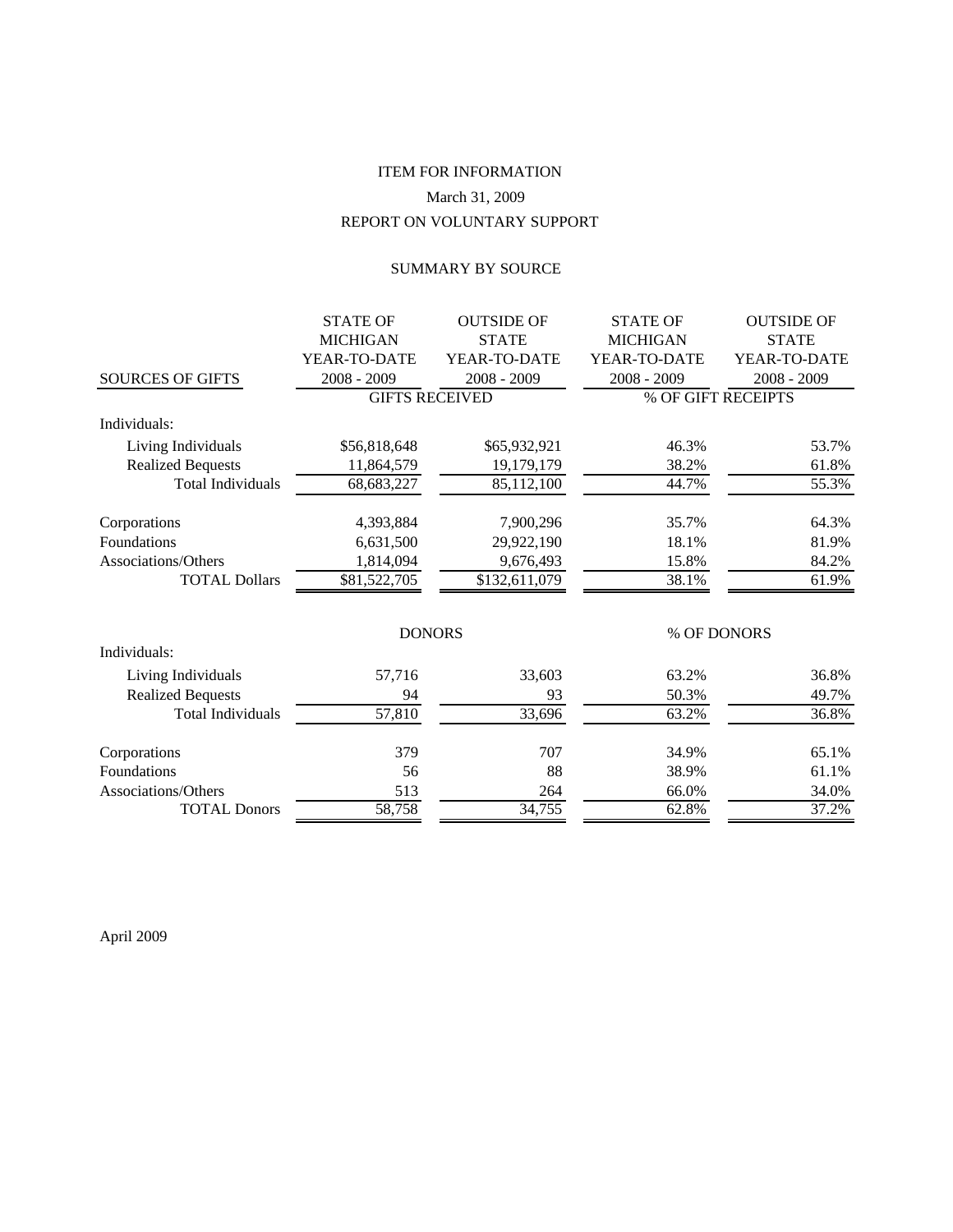## **The Universit y of Michi gan Office of Development Unit Report of Gifts Received 4 Year Report as of March 31, 2009**

|                                  |        |                            | Transactions | Dollars     |             |               |                |  |                            |  |            |                                 |                               |
|----------------------------------|--------|----------------------------|--------------|-------------|-------------|---------------|----------------|--|----------------------------|--|------------|---------------------------------|-------------------------------|
|                                  |        |                            |              | Fiscal      | Fiscal      |               |                |  |                            |  |            | Fiscal                          | Fiscal                        |
|                                  |        | Fiscal Year Ended June 30, |              | <b>YTD</b>  | <b>YTD</b>  |               |                |  | Fiscal Year Ended June 30, |  |            | <b>YTD</b>                      | <b>YTD</b>                    |
| <b>UNIT</b>                      | 2006   | 2007                       | 2008         | Mar 31 2008 | Mar 31 2009 |               | 2006           |  | 2007                       |  | 2008       | Mar 31 2008                     | Mar 31 2009                   |
| Taubman Arch & Urban             | 1,014  | 1,097                      | 1,022        | 805         | 686         | $\mathsf{\$}$ | $1,191,015$ \$ |  | 1,133,442 \$               |  | 1,815,265  | $\mathbf{\hat{s}}$<br>1,662,869 | $\mathbf{\hat{S}}$<br>369,811 |
| Art and Design                   | 967    | 1,049                      | 870          | 619         | 489         |               | 1,368,060      |  | 1,417,761                  |  | 1,604,012  | 1,523,821                       | 1,768,832                     |
| Ross School of Business          | 8,943  | 8,858                      | 9,000        | 6,659       | 6,077       |               | 20,296,484     |  | 22,911,545                 |  | 28,404,783 | 24,003,482                      | 17,592,545                    |
| Dentistry                        | 2,680  | 2,486                      | 2,433        | 1,945       | 1,640       |               | 4,406,109      |  | 3,189,249                  |  | 3,172,174  | 2,455,324                       | 2,449,834                     |
| Education                        | 3,952  | 3,708                      | 3,692        | 2,879       | 2,518       |               | 2,838,649      |  | 3,048,411                  |  | 4,357,426  | 3,214,910                       | 643,340                       |
| Engineering                      | 9,318  | 9,150                      | 9,403        | 6,808       | 5,907       |               | 25,828,124     |  | 27,490,151                 |  | 36,416,892 | 30,707,322                      | 12,087,780                    |
| School of Information            | 1,194  | 1,178                      | 1,064        | 787         | 736         |               | 393,003        |  | 2,697,084                  |  | 822,048    | 589,474                         | 702,360                       |
| Kinesiology                      | 805    | 874                        | 1,164        | 906         | 665         |               | 886,020        |  | 878,138                    |  | 2,038,034  | 1,786,634                       | 945,962                       |
| Law School                       | 6,522  | 6,312                      | 6,899        | 5,410       | 4,991       |               | 10,573,595     |  | 17,786,851                 |  | 18,242,681 | 14,825,876                      | 14,672,419                    |
| <b>LSA</b>                       | 19,361 | 19,539                     | 20,141       | 15,216      | 13,137      |               | 28,143,628     |  | 33,539,047                 |  | 36,372,262 | 27,214,659                      | 19,277,696                    |
| School of Music, Theater & Dance | 4,699  | 4,873                      | 4,751        | 3,740       | 3,575       |               | 5,149,603      |  | 6,108,731                  |  | 5,160,965  | 2,838,271                       | 2,828,656                     |
| Natural Resources & Env.         | 1,163  | 1,062                      | 1,052        | 771         | 696         |               | 2,109,777      |  | 2,695,520                  |  | 3,019,836  | 1,808,985                       | 2,018,573                     |
| Nursing                          | 2,467  | 1,994                      | 2,081        | 1,494       | 1,295       |               | 1,688,882      |  | 1,311,380                  |  | 1,891,758  | 1,323,810                       | 895,485                       |
| Pharmacy                         | 1,659  | 1,683                      | 1,514        | 1,146       | 979         |               | 2,816,319      |  | 2,685,812                  |  | 2,665,200  | 2,299,379                       | 1,574,198                     |
| Public Health                    | 2,085  | 2,316                      | 2,104        | 1,502       | 1,628       |               | 6,330,763      |  | 9,313,205                  |  | 7,214,452  | 5,777,677                       | 15,074,238                    |
| Ford School Public Policy        | 542    | 590                        | 690          | 555         | 350         |               | 6,926,194      |  | 3,272,927                  |  | 2,295,223  | 1,866,872                       | 863,903                       |
| Rackham Graduate School          | 5,113  | 5,393                      | 4,740        | 3,382       | 3,296       |               | 3,246,095      |  | 5,262,409                  |  | 2,135,443  | 1,822,382                       | 6,128,566                     |
| Social Work                      | 1,531  | 1,478                      | 1,489        | 1,124       | 1,042       |               | 1,565,757      |  | 1,852,015                  |  | 1,825,294  | 1,353,866                       | 778,138                       |
| <b>Health System</b>             |        |                            |              |             |             |               |                |  |                            |  |            |                                 |                               |
| Medical School                   | 19,650 | 20,880                     | 19,834       | 12,952      | 15,334      |               | 61,650,723     |  | 67,511,110                 |  | 75,100,119 | 57,752,389                      | 44,406,155                    |
| Hospital                         | 7,499  | 9,250                      | 7,327        | 5,693       | 4,752       |               | 8,658,753      |  | 14,491,280                 |  | 27,477,487 | 24, 351, 768                    | 5,267,339                     |
| Dearborn Campus                  | 3,989  | 4,172                      | 4,230        | 3,110       | 2,921       |               | 3,206,201      |  | 3,783,401                  |  | 4,077,630  | 2,665,969                       | 3,773,222                     |
| <b>Flint Campus</b>              | 1,442  | 2,098                      | 2,648        | 1,819       | 1,736       |               | 1,656,057      |  | 3,540,450                  |  | 3,658,298  | 1,328,032                       | 7,864,976                     |
| WFUM-TV                          | 6,910  | 7,273                      | 6,778        | 5,321       | 4,928       |               | 903,970        |  | 746,829                    |  | 695,199    | 544,301                         | 485,244                       |
| Alumni Association               | 2,293  | 1,846                      | 1,798        | 1,570       | 1,236       |               | 625,713        |  | 939,432                    |  | 556,817    | 503,364                         | 525,486                       |
| Athletics                        | 19,421 | 19,688                     | 20,192       | 18,929      | 17,693      |               | 20,333,070     |  | 21,963,298                 |  | 26,981,617 | 24,760,492                      | 20,836,565                    |
| Museum of Art                    | 1,671  | 1,250                      | 1,151        | 827         | 939         |               | 2,771,239      |  | 8,907,449                  |  | 10,038,355 | 9,686,396                       | 2,286,725                     |
| Univ Library                     | 457    | 612                        | 658          | 503         | 433         |               | 703,786        |  | 1,325,686                  |  | 1,965,649  | 1,502,209                       | 1,757,182                     |
| <b>Univ Musical Society</b>      | 1,834  | 1,884                      | 2,094        | 1,456       | 1,515       |               | 2,439,069      |  | 2,865,026                  |  | 3,405,744  | 1,955,373                       | 1,834,086                     |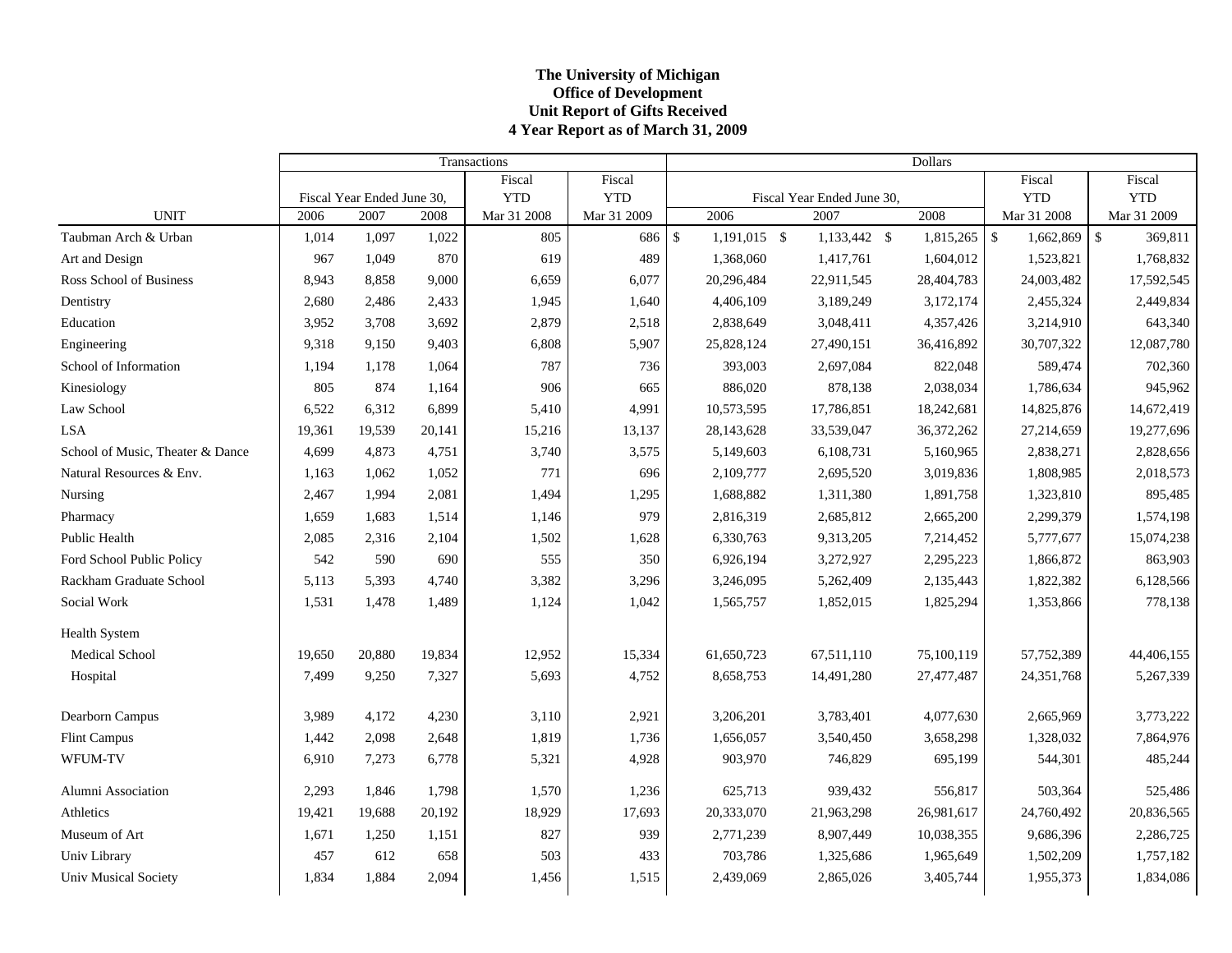## **The Universit y of Michi gan Office of Development Unit Report of Gifts Received 4 Year Report as of March 31, 2009**

|                                   |                |                            |                  | Transactions |             |                    |                            | <b>Dollars</b> |                              |                                   |
|-----------------------------------|----------------|----------------------------|------------------|--------------|-------------|--------------------|----------------------------|----------------|------------------------------|-----------------------------------|
|                                   |                |                            |                  | Fiscal       | Fiscal      |                    |                            |                | Fiscal                       | Fiscal                            |
|                                   |                | Fiscal Year Ended June 30. |                  | <b>YTD</b>   | <b>YTD</b>  |                    | Fiscal Year Ended June 30, |                | <b>YTD</b>                   | <b>YTD</b>                        |
| <b>UNIT</b>                       | 2006           | 2007                       | 2008             | Mar 31 2008  | Mar 31 2009 | 2006               | 2007                       | 2008           | Mar 31 2008                  | Mar 31 2009                       |
| Office of the President           | 47             | 457                        | 589              | 390          | 484         | 514,515            | 1,346,359                  | 999,288        | 459,661                      | 540,337                           |
| WUOM/WVGR                         | 25,712         | 26,504                     | 27,385           | 18,977       | 22,835      | 3,823,846          | 3,689,761                  | 4,067,477      | 2,956,452                    | 2,871,464                         |
| VP Academic & Provost             | 148            | 199                        | 173              | 124          | 133         | 1,869,374          | 3,830,438                  | 3,377,799      | 2,846,981                    | 5,782,576                         |
| <b>CCEW</b>                       | 400            | 570                        | 485              | 375          | 314         | 384,604            | 554,922                    | 927,540        | 861,413                      | 443,004                           |
| <b>Clements Library</b>           | 720            | 708                        | 572              | 507          | 483         | 622,133            | 1,398,682                  | 1,055,233      | 859,255                      | 1,356,567                         |
| Office of Financial Aid           | 1,144          | 1,482                      | 1,800            | 1,482        | 961         | 6,657,433          | 4,391,447                  | 7,226,667      | 5,939,941                    | 5,436,263                         |
| <b>Bentley Historical Library</b> | 202            | 247                        | 199              | 191          | 191         | 160,161            | 168,903                    | 53,092         | 52,542                       | 66,678                            |
| Botanical Gardens & Arboretum     | 2,144          | 1.967                      | 2,149            | 1,299        | 1,262       | 619,074            | 788,211                    | 515,077        | 450,347                      | 268,981                           |
| VP Development                    | 30             | 40                         | 55               | 51           | 44          | 4,812,598          | 2,416,116                  | 724,676        | 929,336                      | 2,356,604                         |
| <b>VP</b> Finance                 | 188            | 219                        | 145              | 54           | 124         | 63,737             | 1,885,782                  | 1,352,471      | 1,322,856                    | 1,051,613                         |
| Pending/Unallocated               | $\overline{0}$ | $\boldsymbol{0}$           |                  | $\Omega$     | $\Omega$    | $\Omega$           | $\overline{0}$             | 24,027         | $\Omega$                     | $\Omega$                          |
| Unrestricted/Undesignated         | 327            | 38                         | $\boldsymbol{0}$ |              |             | 108,795            | 12,058                     | $\overline{0}$ |                              | 1,000                             |
| <b>VP</b> Research                | 141            | 92                         | 60               | 53           | 29          | 2,051,637          | 2,513,968                  | 4,005,816      | 3,345,405                    | 569,566                           |
| <b>Inst of Social Research</b>    | 286            | 228                        | 164              | 133          | 191         | 2,452,809          | 2,324,036                  | 2,911,350      | 2,207,891                    | 2,537,626                         |
| <b>VP Student Affairs</b>         | 1,123          | 1,416                      | 1,772            | 1,508        | 1,278       | 4,158,971          | 2,101,421                  | 1,286,570      | 1,091,592                    | 1,061,577                         |
| Michigan League                   | 893            | 1,013                      | 728              | 693          | 601         | 228,003            | 244,295                    | 100,259        | 95,841                       | 63,119                            |
| <b>WCBN</b>                       | 371            | 354                        | 180              | 176          | 237         | 21,166             | 23,705                     | 13,475         | 13,229                       | 14,856                            |
| Other                             | 46             | 42                         | 32               | 32           | 30          | 188,005            | 3,380                      | 2,741          | 2,991                        | 2,635                             |
| <b>TOTAL</b>                      | 173,103        | 178,169                    | 177,308          | 133,973      | 130,392     | 257,443,519<br>-\$ | 300, 361, 123<br>- \$      | 342,054,221    | $\mathcal{S}$<br>275,561,639 | $\mathbf{\hat{S}}$<br>214,133,784 |
| <b>TOTAL DONORS</b>               | 117,441        | 120,195                    | 119,137          | 96,060       | 93,513      | 0.7%               | 16.7%                      | 13.9%          | 18.8%                        | $-22.3%$                          |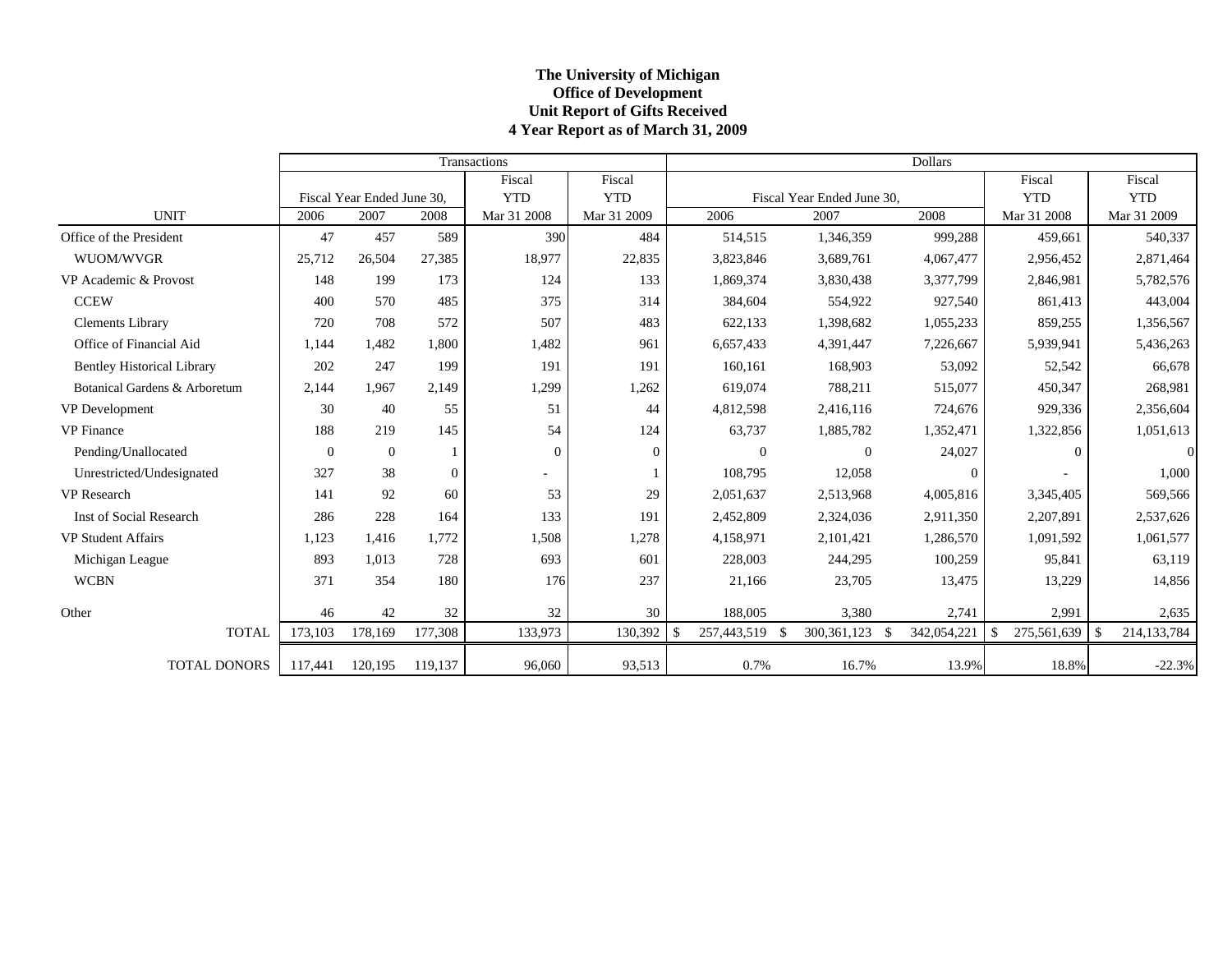## **The University of Michigan Office of Development SOURCE of Gifts as of March 31, 2009**

|                          |                   | Fiscal Year Ended June 30, |                   | <b>FYTD</b>       | <b>FYTD</b>       |  |
|--------------------------|-------------------|----------------------------|-------------------|-------------------|-------------------|--|
| <b>SOURCE</b>            | 2006              | 2007                       | 2008              | Mar 31 2008       | Mar 31 2009       |  |
| Individuals              |                   |                            |                   |                   |                   |  |
| Living Individuals       | 162,909,976<br>\$ | 173,776,286<br>\$          | 212,383,415<br>\$ | \$<br>168,906,201 | 122,751,569<br>\$ |  |
| <b>Realized Bequests</b> | 22,176,183        | 39,762,346                 | 38,612,690        | 33,256,722        | 31,043,758        |  |
| <b>Total Individuals</b> | 185,086,159       | 213,538,632                | 250,996,105       | 202,162,923       | 153,795,327       |  |
| Corporations             | 20,833,230        | 21,524,083                 | 22,587,467        | 16,284,746        | 12,294,180        |  |
| Foundations              | 33,636,733        | 48,707,892                 | 52,011,653        | 45,233,675        | 36,553,690        |  |
| Associations             | 17,887,397        | 16,590,516                 | 16,458,996        | 11,880,295        | 11,490,587        |  |
| <b>TOTAL DOLLARS</b>     | 257,443,519       | 300, 361, 123              | 342,054,221       | 275,561,639       | 214, 133, 784     |  |
| Individuals              |                   |                            |                   |                   |                   |  |
| Living Individuals       | 165,142           | 170,169                    | 169,499           | 128,900           | 124,664           |  |
| Realized Bequests        | 387               | 327                        | 336               | 245               | 319               |  |
| <b>Total Individuals</b> | 165,529           | 170,496                    | 169,835           | 129,145           | 124,983           |  |
| Corporations             | 5,620             | 5,615                      | 5,329             | 3,282             | 3,642             |  |
| Foundations              | 447               | 484                        | 504               | 373               | 349               |  |
| Associations/Others      | 1,507             | 1,574                      | 1,640             | 1,173             | 1,418             |  |
| TOTAL TRANSACTIONS       | 173,103           | 178,169                    | 177,308           | 133,973           | 130,392           |  |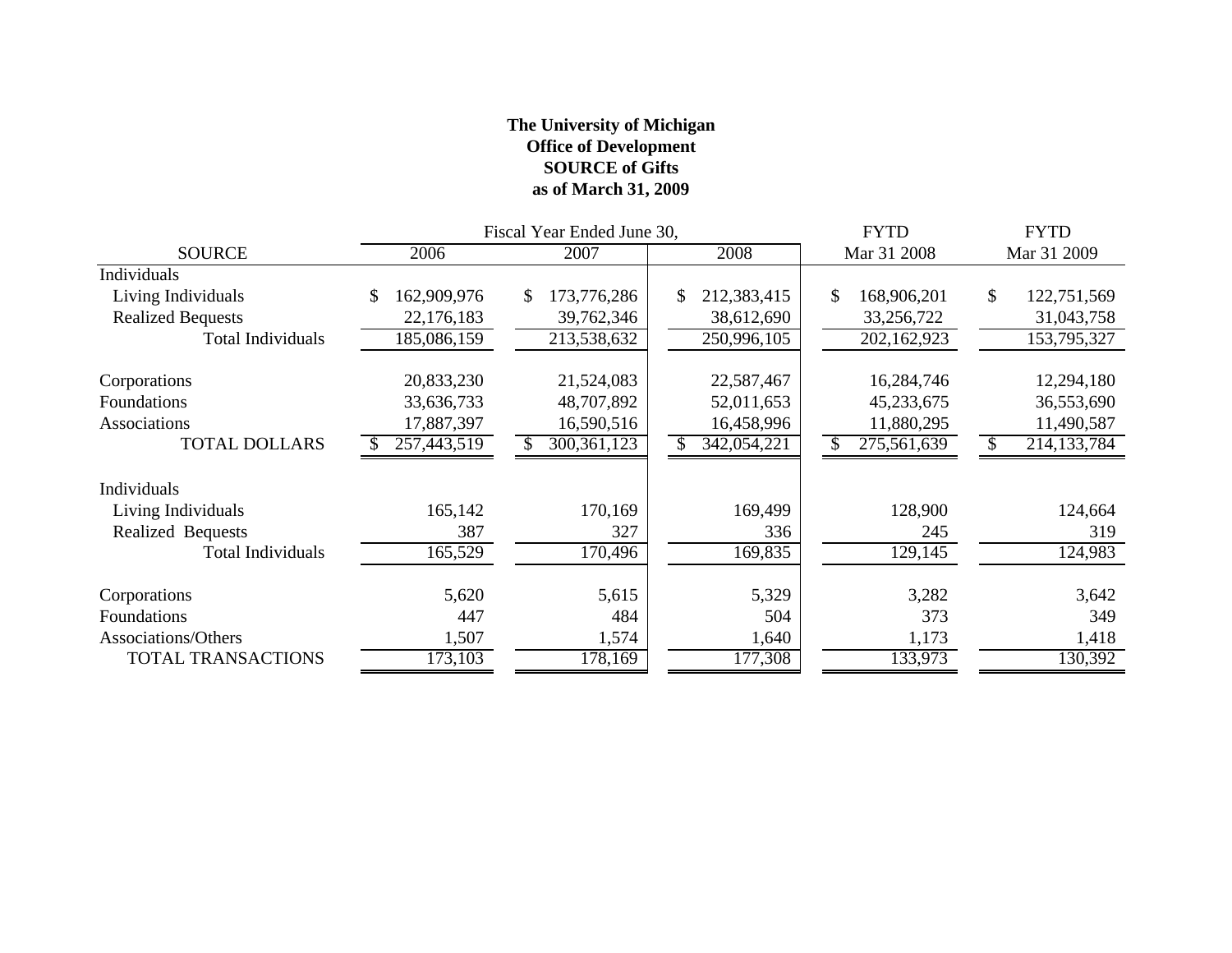## **The University of Michigan Office of Development Distribution Report of Gifts Received 4 Year Report as of March 31, 2009**

|                                           | Fiscal Year Ended June 30, |             |    |               |  |             |              | <b>FYTD</b> | <b>FYTD</b> |               |
|-------------------------------------------|----------------------------|-------------|----|---------------|--|-------------|--------------|-------------|-------------|---------------|
| <b>DISTRIBUTION</b>                       |                            | 2006        |    | 2007          |  | 2008        |              | Mar 31 2008 |             | Mar 31 2009   |
| Instruction                               |                            | 26,769,553  | \$ | 28,511,261    |  | 25,987,602  | $\mathbb{S}$ | 19,384,888  | \$          | 24,870,081    |
| Research                                  |                            | 46,226,930  |    | 56,392,039    |  | 49,748,981  |              | 38,478,908  |             | 37,369,701    |
| <b>Public Service</b>                     |                            | 21,380,049  |    | 27,554,492    |  | 29,787,716  |              | 20,955,047  |             | 17,945,022    |
| Academic Support                          |                            | 15,749,199  |    | 12,269,558    |  | 11,146,059  |              | 9,795,765   |             | 9,169,530     |
| <b>Student Service</b>                    |                            | 1,141,643   |    | 1,355,480     |  | 2,467,358   |              | 2,193,075   |             | 977,531       |
| <b>Institutional Support</b>              |                            | 2,629,770   |    | 3,286,630     |  | 3,282,040   |              | 1,817,312   |             | 1,709,413     |
| Scholarships & Fellowships                |                            | 13,532,758  |    | 16,838,892    |  | 17,425,000  |              | 14,442,744  |             | 16,029,561    |
| <b>Total Operating Funds</b>              |                            | 127,429,902 |    | 146,208,352   |  | 139,844,756 |              | 107,067,739 |             | 108,070,839   |
| Construction                              |                            | 33,186,969  |    | 48,310,576    |  | 57,128,781  |              | 52,795,270  |             | 30,492,462    |
| Endowment                                 |                            | 62,122,577  |    | 73,884,485    |  | 97,853,241  |              | 80,949,742  |             | 47, 475, 276  |
| Quasi Endowment                           |                            | 12,428,158  |    | 8,973,982     |  | 13,181,171  |              | 11,315,261  |             | 14,367,409    |
| Life Income Agreements                    |                            | 10,697,606  |    | 12,761,268    |  | 14,985,856  |              | 9,092,563   |             | 4,205,711     |
| <b>Outside Managed Irrevocable Trusts</b> |                            | 2,017,189   |    | 152,304       |  |             |              | $\theta$    |             | 2,219,593     |
| <b>Student Loan Funds</b>                 |                            | 16,045      |    | 325,764       |  | 130,145     |              | 109,643     |             | 128,804       |
| Assets                                    |                            | 3,263,768   |    | 5,073,886     |  | 14,572,028  |              | 11,321,430  |             | 3,554,722     |
| Other                                     |                            | 6,281,305   |    | 4,670,506     |  | 4,358,243   |              | 2,909,991   |             | 3,618,968     |
| <b>TOTAL DISTRIBUTION</b>                 |                            | 257,443,519 |    | 300, 361, 123 |  | 342,054,221 | \$           | 275,561,639 |             | 214, 133, 784 |
| % CHANGE                                  |                            | 0.7%        |    | 16.7%         |  | 13.9%       |              |             |             | $-22.3%$      |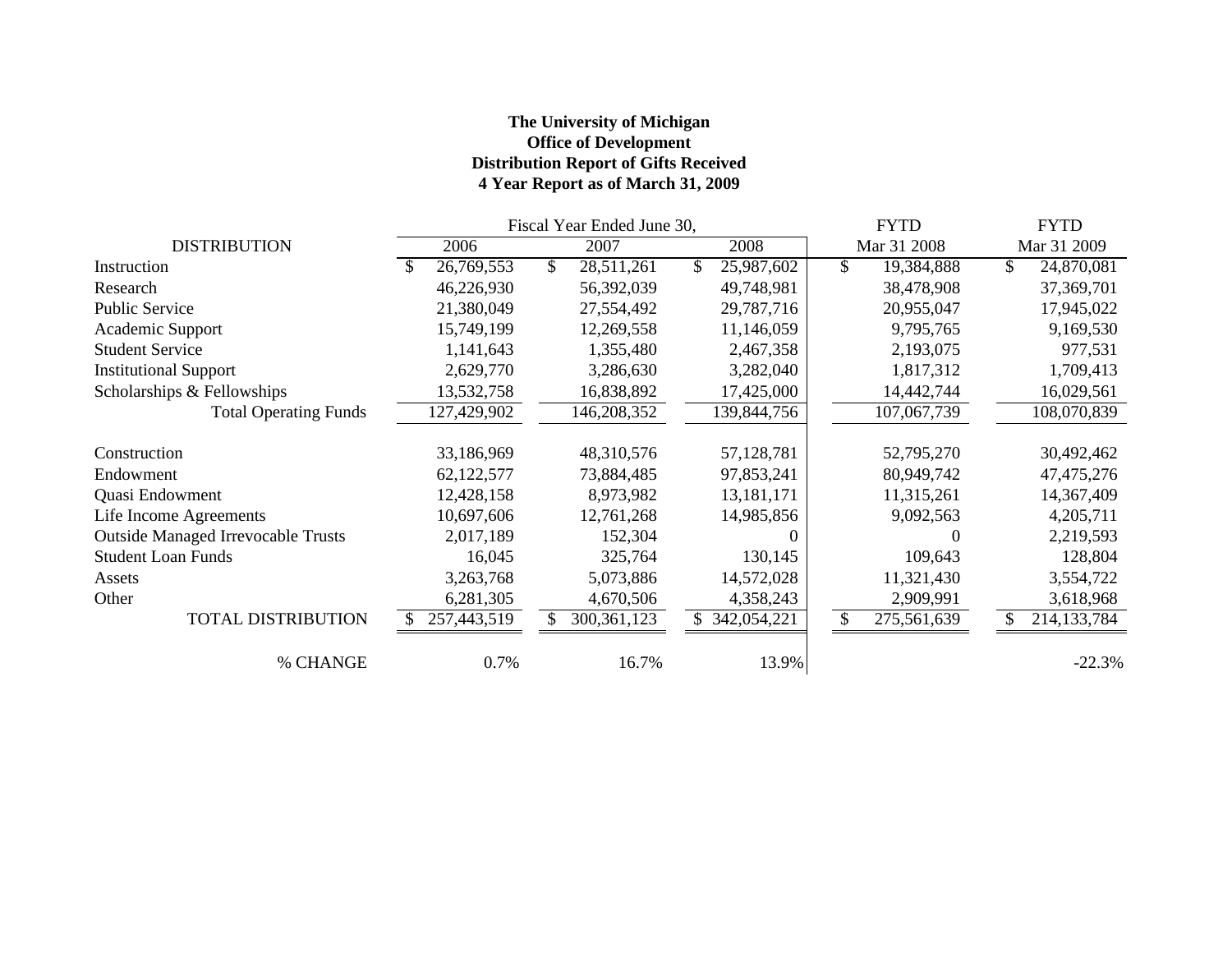#### **The University of Michigan Office of Development Gifts by INDIVIDUALS by Unit as of March 31, 2009**

|                                   | <b>Gifts by UNIT ALUMNI</b> |       |        |             |       | Gifts by U-M ALUMNI |             |        | <b>Gifts by NON-ALUMNI</b> |                    | <b>TOTAL GIFTS</b> |          |                    |                |
|-----------------------------------|-----------------------------|-------|--------|-------------|-------|---------------------|-------------|--------|----------------------------|--------------------|--------------------|----------|--------------------|----------------|
|                                   | Reachable                   |       |        |             |       |                     |             |        |                            |                    |                    |          |                    |                |
| <b>UNIT</b>                       | Liv Alumni                  | $\%$  | Donors | Gift Amount | Avg   | Donors              | Gift Amount | Avg    | Donors                     | <b>Gift Amount</b> | Avg                | Donors   | <b>Gift Amount</b> | Avg            |
| Taubman Arch & Urban              | 7,083                       | 5.9%  | 420    | 182,963     | 436   | 58                  | 20,717      | 357    | 78                         | 26,302             | 337                | 556      | 229,982            | 414            |
| Art and Design                    | 6,366                       | 5.0%  | 316    | 553,338     | 1,751 | 36                  | 74,783      | 2,077  | 64                         | 32,926             | 514                | 416      | 661,047            | 1,589          |
| Ross School of Business           | 38,690                      | 10.8% | 4,197  | 10,564,593  | 2,517 | 152                 | 39,974      | 263    | 318                        | 140,271            | 441                | 4,667    | 10,744,838         | 2,302          |
| Dentistry                         | 8,764                       | 11.9% | 1,041  | 467,843     | 449   | 49                  | 46,669      | 952    | 108                        | 121,766            | 1,127              | 1,198    | 636,278            | 531            |
| Education                         | 41,286                      | 4.7%  | 1,926  | 305,597     | 159   | 138                 | 66,757      | 484    | 121                        | 38,739             | 320                | 2,185    | 411,093            | 188            |
| Engineering                       | 62,269                      | 6.0%  | 3,758  | 2,336,755   | 622   | 291                 | 500,263     | 1,719  | 708                        | 292,679            | 413                | 4,757    | 3,129,697          | 658            |
| School of Information             | 7,178                       | 7.7%  | 555    | 103,992     | 187   | 38                  | 19,650      | 517    | 50                         | 38,191             | 764                | 643      | 161,833            | 252            |
| Kinesiology                       | 4,843                       | 5.3%  | 259    | 165,577     | 639   | 88                  | 386,807     | 4,396  | 134                        | 69,476             | 518                | 481      | 621,860            | 1,293          |
| Law School                        | 20,379                      | 17.6% | 3,583  | 4,659,010   | 1,300 | 138                 | 322,784     | 2,339  | 243                        | 178,183            | 733                | 3,964    | 5,159,977          | 1,302          |
| <b>LSA</b>                        | 176,126                     | 4.5%  | 7,892  | 6,878,657   | 872   | 553                 | 1,793,982   | 3,244  | 1,703                      | 1,160,806          | 682                | 10,148   | 9,833,445          | 969            |
| School of Music, Theater & Dance  | 10,657                      | 6.5%  | 693    | 161,739     | 233   | 1,295               | 1,032,919   | 798    | 740                        | 216,104            | 292                | 2,728    | 1,410,762          | 517            |
| Natural Resources & Env.          | 7,067                       | 6.7%  | 470    | 153,185     | 326   | 69                  | 197,258     | 2,859  | 42                         | 9,381              | 223                | 581      | 359,824            | 619            |
| Nursing                           | 11,050                      | 8.7%  | 960    | 167,564     | 175   | 84                  | 97,005      | 1,155  | 95                         | 25,974             | 273                | 1,139    | 290,543            | 255            |
| Pharmacy                          | 3,442                       | 15.0% | 517    | 287,690     | 556   | 32                  | 420,545     | 13,142 | 71                         | 64,913             | 914                | 620      | 773,148            | 1,247          |
| Public Health                     | 11,990                      | 8.6%  | 1,032  | 565,386     | 548   | 64                  | 13,337      | 208    | 150                        | 80,263             | 535                | 1,246    | 658,986            | 529            |
| Ford School Public Policy         | 1,999                       | 11.9% | 237    | 91,850      | 388   | 27                  | 16,574      | 614    | 36                         | 50,185             | 1,394              | 300      | 158,609            | 529            |
| Rackham Graduate School           | 95,109                      | 2.7%  | 2,529  | 348,798     | 138   | 130                 | 26,427      | 203    | 235                        | 113,361            | 482                | 2,894    | 488,586            | 169            |
| Social Work                       | 12,574                      | 6.1%  | 769    | 102,259     | 133   | 49                  | 13,935      | 284    | 68                         | 76,960             | 1,132              | 886      | 193,154            | 218            |
|                                   |                             |       |        |             |       |                     |             |        |                            |                    |                    |          |                    |                |
| <b>Health System</b>              |                             |       |        |             |       |                     |             |        |                            |                    |                    |          |                    |                |
| Medical School                    | 18,918                      | 5.3%  | 998    | 1,714,789   | 1,718 | 1,823               | 6,210,176   | 3,407  | 7,829                      | 5,686,419          | 726                | 10,650   | 13,611,384         | 1,278          |
| Hospital                          |                             |       |        |             |       | 870                 | 684,145     | 786    | 2,487                      | 718,838            | 289                | 3,357    | 1,402,983          | 418            |
|                                   |                             |       |        |             |       |                     |             |        |                            |                    |                    |          |                    |                |
| Dearborn Campus                   | 38,384                      | 2.6%  | 992    | 374,557     | 378   | 168                 | 86,149      | 513    | 652                        | 2,299,454          | 3,527              | 1,812    | 2,760,160          | 1,523          |
| <b>Flint Campus</b>               | 28,695                      | 2.5%  | 727    | 104,524     | 144   | 89                  | 82,804      | 930    | 230                        | 74,387             | 323                | 1,046    | 261,715            | 250            |
| WFUM-TV                           |                             |       |        |             |       | 630                 | 66,737      | 106    | 3,684                      | 359,240            | 98                 | 4,314    | 425,977            | 99             |
|                                   |                             |       |        |             |       |                     |             |        |                            |                    |                    |          |                    |                |
| Alumni Association                |                             |       |        |             |       | 905                 | 182,032     | 201    | 135                        | 37,742             | 280                | 1.040    | 219,774            | 211            |
| Athletics                         |                             |       |        |             |       | 7,553               | 11,880,587  | 1,573  | 6,355                      | 4,170,166          | 656                | 13,908   | 16,050,753         | 1,154          |
| Museum of Art                     |                             |       |        |             |       | 347                 | 796,107     | 2,294  | 366                        | 245,116            | 670                | 713      | 1,041,223          | 1,460          |
| Univ Library                      |                             |       |        |             |       | 278                 | 763,171     | 2,745  | 91                         | 91,652             | 1,007              | 369      | 854,823            | 2,317          |
| <b>Univ Musical Society</b>       |                             |       |        |             |       | 464                 | 380,335     | 820    | 449                        | 276,099            | 615                | 913      | 656,434            | 719            |
|                                   |                             |       |        |             |       |                     |             |        |                            |                    |                    |          |                    |                |
| Office of the President           |                             |       |        |             |       | 325                 | 126,542     | 389    | 76                         | 329,925            | 4,341              | 401      | 456,467            | 1,138          |
| WUOM/WVGR                         |                             |       |        |             |       | 3,809               | 488,108     | 128    | 14,572                     | 1,548,107          | 106                | 18,381   | 2,036,215          | 111            |
| VP Academic & Provost             |                             |       |        |             |       | 24                  | 294,744     | 12,281 | 30                         | 276,785            | 9,226              | 54       | 571,529            | 10,584         |
| <b>CCEW</b>                       |                             |       |        |             |       | 156                 | 131,170     | 841    | 95                         | 50,242             | 529                | 251      | 181,412            | 723            |
| <b>Clements Library</b>           |                             |       |        |             |       | 194                 | 132,359     | 682    | 198                        | 712,760            | 3,600              | 392      | 845,119            | 2,156          |
| Office of Financial Aid           |                             |       |        |             |       | 449                 | 383,085     | 853    | 174                        | 253,633            | 1,458              | 623      | 636,718            | 1,022          |
| <b>Bentley Historical Library</b> |                             |       |        |             |       | 99                  | 17,625      | 178    | 63                         | 46,503             | 738                | 162      | 64,128             | 396            |
| Botanical Gardens & Arboretum     |                             |       |        |             |       | 446                 | 103,685     | 232    | 659                        | 53,906             | 82                 | 1,105    | 157,591            | 143            |
| VP Development                    |                             |       |        |             |       | 20                  | 937,093     | 46,855 | 9                          | 8,959              | 995                | 29       | 946,052            | 32,622         |
| <b>VP</b> Finance                 |                             |       |        |             |       | 30                  | 8,150       | 272    | 67                         | 16,103             | 240                | 97       | 24,253             | 250            |
| Pending/Unallocated               |                             |       |        |             |       |                     |             |        |                            |                    |                    | $\theta$ | $\theta$           | $\overline{0}$ |
| Unrestricted/Undesignated         |                             |       |        |             |       |                     |             |        |                            |                    |                    | $\Omega$ | $\Omega$           | $\overline{0}$ |
| <b>VP</b> Research                |                             |       |        |             |       | 3                   | 13,000      | 4,333  | 3                          | 1,055              | 352                | 6        | 14,055             | 2,343          |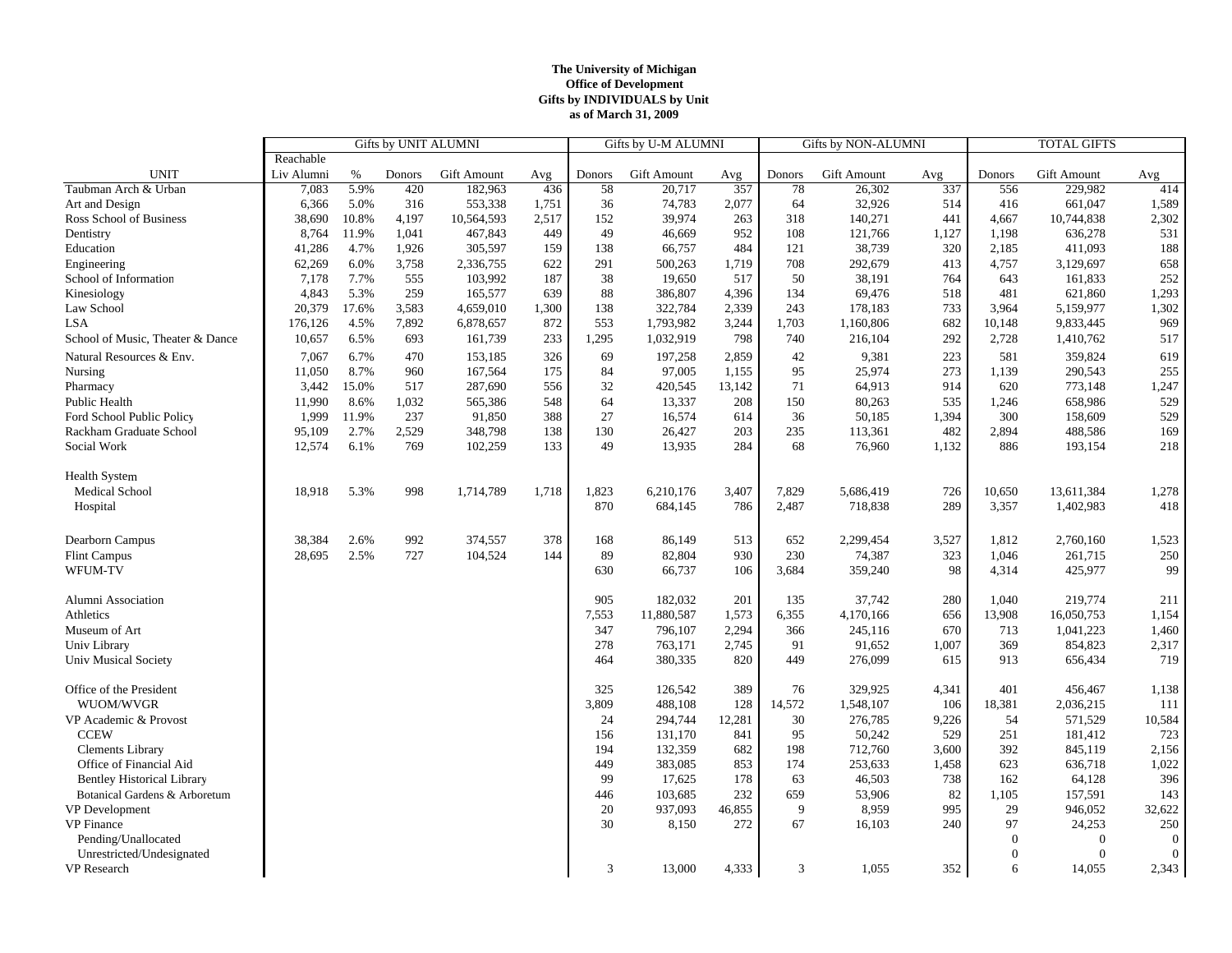#### **The University of Michigan Office of Development Gifts by INDIVIDUALS by Unit as of March 31, 2009**

|                           |            | Gifts by UNIT ALUMNI |        |                  |     |               | Gifts by U-M ALUMNI           |       |        | Gifts by NON-ALUMNI |       | <b>TOTAL GIFTS</b> |             |       |  |
|---------------------------|------------|----------------------|--------|------------------|-----|---------------|-------------------------------|-------|--------|---------------------|-------|--------------------|-------------|-------|--|
|                           | Reachable  |                      |        |                  |     |               |                               |       |        |                     |       |                    |             |       |  |
| <b>UNIT</b>               | Liv Alumni |                      | Donors | Gift Amount      | Avg | <b>Donors</b> | Gift Amount                   | Avg   | Donors | <b>Gift Amount</b>  | Avg   | Donors             | Gift Amount | Avg   |  |
| Inst of Social Research   |            |                      |        |                  |     | 58            | 59,355                        | 1,023 |        | 184,912             | 3,556 | 110                | 244,267     | 2,221 |  |
| <b>VP Student Affairs</b> |            |                      |        |                  |     | 438           | 99,684                        | 228   | 329    | 60,121              | 183   | 767                | 159,805     | 208   |  |
| Michigan League           |            |                      |        |                  |     | 524           | 47,376                        | 90    | 33     | 5,851               | 177   | 557                | 53,227      | 96    |  |
| <b>WCBN</b>               |            |                      |        |                  |     | 89            | 6,519                         |       | 124    | 7,381               | 60    | 213                | 13,900      | 65    |  |
|                           |            |                      |        |                  |     |               |                               |       |        |                     |       |                    |             |       |  |
| Other                     |            |                      |        |                  |     |               | 910                           | 83    | 19     | 1,725               | 91    | 30                 | 2,635       | 88    |  |
| <b>TOTAL</b>              |            |                      | 33,871 | $$30,290,666$ \; | 894 |               | 23,093 \$ 29,072,034 \$ 1,259 |       | 43,745 | $$20,253,561$ \, \$ | 463   | 100,709            | 79,616,261  | 791   |  |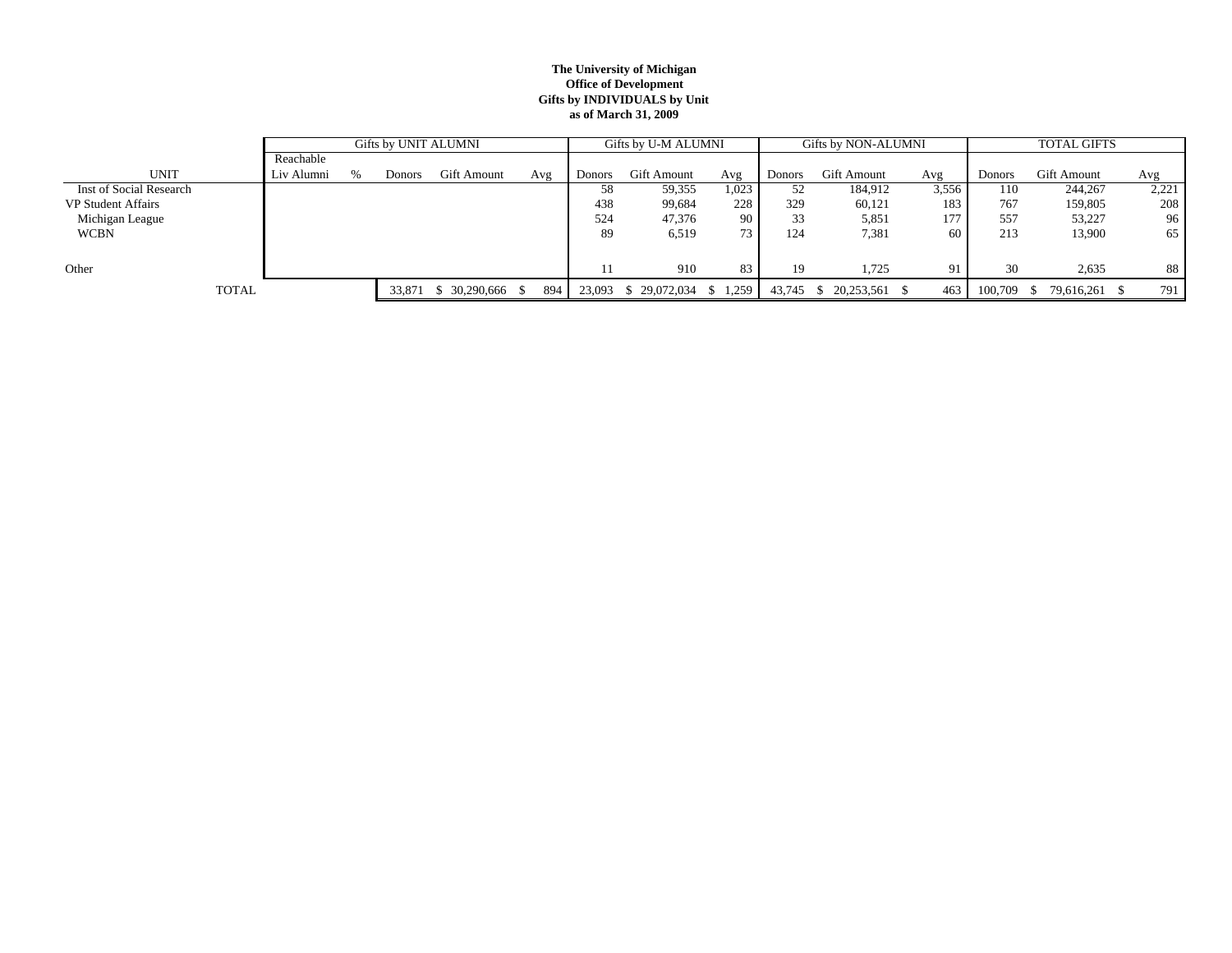### **The University of Michigan Office of Development as of March 31, 2009 Gifts by SOURCE by Unit**

|                                  |        |                | Transactions |                  |                |              | <b>Dollars</b> |           |           |            |           |              |  |
|----------------------------------|--------|----------------|--------------|------------------|----------------|--------------|----------------|-----------|-----------|------------|-----------|--------------|--|
| <b>UNIT</b>                      | Indiv  | Beq            | Corp         | Fdn              | Other          | <b>TOTAL</b> | Indiv          | Beq       | Corp      | Fdn        | Other     | <b>TOTAL</b> |  |
| Taubman Arch & Urban             | 655    |                | 23           | $\mathfrak{Z}$   | 5              | 686          | 287,506        |           | 17,500    | 59,000     | 5,805     | 369,811      |  |
| Art and Design                   | 485    | -1             | 3            |                  |                | 489          | 1,766,032      | 2,000     | 800       |            |           | 1,768,832    |  |
| Ross School of Business          | 5,556  | 11             | 480          | 15               | 15             | 6,077        | 16,014,976     | 772,388   | 633,121   | 146,275    | 25,785    | 17,592,545   |  |
| Dentistry                        | 1,566  | $\overline{7}$ | 39           | $\mathbf{1}$     | 27             | 1,640        | 1,454,004      | 517,145   | 400,614   | 250        | 77,821    | 2,449,834    |  |
| Education                        | 2,470  | 5              | 37           | 5                | $\mathbf{1}$   | 2,518        | 578,676        | 3,154     | 10,781    | 50,680     | 50        | 643,340      |  |
| Engineering                      | 5,320  | 18             | 525          | 13               | 31             | 5,907        | 6,991,024      | 1,105,241 | 2,927,183 | 652,863    | 411,469   | 12,087,780   |  |
| School of Information            | 704    | 6              | 20           | $\mathbf{1}$     | 5              | 736          | 168,795        | 255,100   | 40,215    | 235,000    | 3,250     | 702,360      |  |
| Kinesiology                      | 635    | $\sqrt{3}$     | 21           | $\mathfrak{Z}$   | $\mathfrak{Z}$ | 665          | 793,316        | 11,806    | 66,403    | 73,987     | 450       | 945,962      |  |
| Law School                       | 4,763  | 36             | 169          | 15               | $\,8\,$        | 4,991        | 7,558,270      | 5,960,632 | 310,161   | 830,209    | 13,147    | 14,672,419   |  |
| <b>LSA</b>                       | 12,598 | 20             | 400          | 41               | 78             | 13,137       | 16,150,769     | 1,147,353 | 570,958   | 632,771    | 775,845   | 19,277,696   |  |
| School of Music, Theater & Dance | 3,428  | 18             | 96           | 16               | 17             | 3,575        | 1,661,858      | 640,422   | 77,321    | 431,975    | 17,080    | 2,828,656    |  |
| Natural Resources & Env.         | 654    | -1             | 29           | 9                | $\mathfrak{Z}$ | 696          | 1,142,990      | 38,414    | 155,694   | 674,975    | 6,500     | 2,018,573    |  |
| Nursing                          | 1,263  | 6              | 19           | $\boldsymbol{2}$ | $\sqrt{5}$     | 1,295        | 496,899        | 212,990   | 28,475    | 82,278     | 74,843    | 895,485      |  |
| Pharmacy                         | 894    | $\sqrt{2}$     | 75           |                  | $\,8\,$        | 979          | 839,174        | 512,964   | 172,545   |            | 49,515    | 1,574,198    |  |
| Public Health                    | 1,535  | $\overline{7}$ | 49           | 14               | 23             | 1,628        | 2,073,335      | 159,827   | 618,920   | 12,028,831 | 193,325   | 15,074,238   |  |
| Ford School Public Policy        | 334    |                | 9            | 6                | -1             | 350          | 290,474        |           | 27,500    | 542,929    | 3,000     | 863,903      |  |
| Rackham Graduate School          | 3,197  | $\overline{1}$ | 81           | 9                | 8              | 3,296        | 872,299        | 50        | 24,284    | 5,220,099  | 11,834    | 6,128,566    |  |
| Social Work                      | 1,018  | $\overline{c}$ | 10           | 6                | 6              | 1,042        | 238,213        | 63,400    | 4,065     | 468,715    | 3,745     | 778,138      |  |
| <b>Health System</b>             |        |                |              |                  |                |              |                |           |           |            |           |              |  |
| Medical School                   | 14,320 | 58             | 293          | 94               | 569            | 15,334       | 22,171,471     | 2,959,852 | 2,031,901 | 9,458,708  | 7,784,223 | 44,406,155   |  |
| Hospital                         | 4,464  | 12             | 133          | 10               | 133            | 4,752        | 2,954,482      | 411,174   | 387,082   | 1,021,900  | 492,701   | 5,267,339    |  |
| Dearborn Campus                  | 2,758  |                | 127          | 7                | 29             | 2,921        | 2,984,006      |           | 704,550   | 62,100     | 22,566    | 3,773,222    |  |
| Flint Campus                     | 1,693  | $\overline{4}$ | 16           | $\tau$           | 16             | 1,736        | 449,156        | 7,294,264 | 11,800    | 74,846     | 34,910    | 7,864,976    |  |
| WFUM-TV                          | 4,875  | $\overline{3}$ | 35           | $\mathbf{2}$     | 13             | 4,928        | 447,821        | 5,382     | 27,674    | 650        | 3,717     | 485,244      |  |
| Alumni Association               | 1,198  | $\overline{1}$ | 29           | 3                | 5              | 1,236        | 500,903        | 17,500    | 5,688     | 675        | 720       | 525,486      |  |
| Athletics                        | 17,286 | 10             | 305          | 11               | 81             | 17,693       | 19,918,311     | 279,652   | 440,306   | 58,690     | 139,605   | 20,836,565   |  |
| Museum of Art                    | 912    | $\overline{4}$ | 10           | 5                | 8              | 939          | 2,185,092      | 66,361    | 16,180    | 7,425      | 11,667    | 2,286,725    |  |
| Univ Library                     | 411    | 3              | 12           | $\mathbf{1}$     | 6              | 433          | 880,998        | 823,359   | 21,450    | 30,000     | 1,375     | 1,757,182    |  |
| <b>Univ Musical Society</b>      | 1,465  | 5              | 30           | 6                | 9              | 1,515        | 1,267,551      | 83,666    | 154,790   | 305,425    | 22,654    | 1,834,086    |  |
| Office of the President          | 447    | 14             | 21           | $\overline{1}$   | $\overline{1}$ | 484          | 469,747        | 33,250    | 11,840    | 25,000     | 500       | 540,337      |  |
| WUOM/WVGR                        | 22,454 | 11             | 205          | 14               | 151            | 22,835       | 2,348,973      | 67,246    | 186,075   | 61,792     | 207,378   | 2,871,464    |  |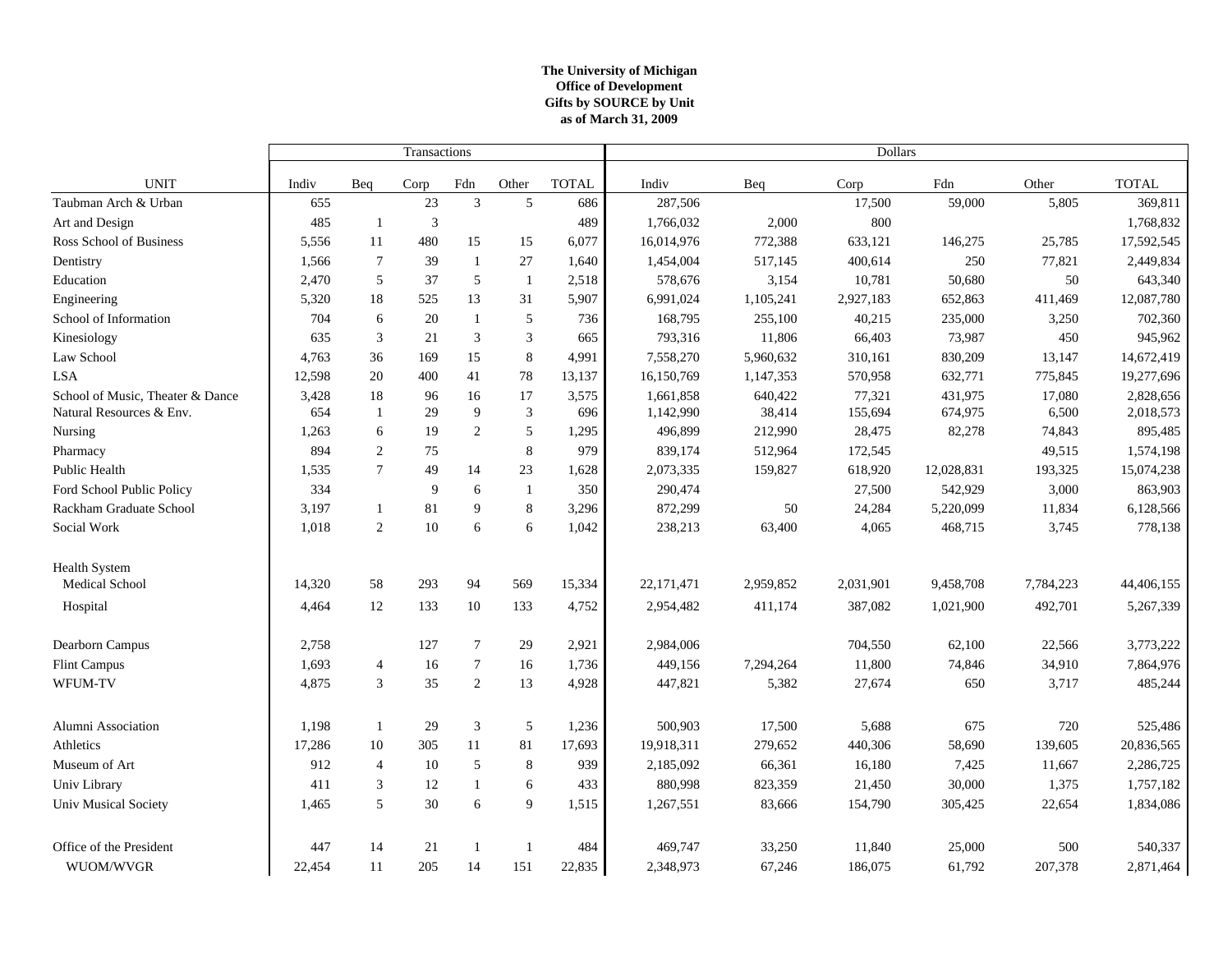### **The University of Michigan Office of Development as of March 31, 2009 Gifts by SOURCE by Unit**

|                                   |         |                | Transactions   |                |                |              | Dollars           |            |            |            |                  |                              |  |
|-----------------------------------|---------|----------------|----------------|----------------|----------------|--------------|-------------------|------------|------------|------------|------------------|------------------------------|--|
| <b>UNIT</b>                       | Indiv   | Beq            | Corp           | Fdn            | Other          | <b>TOTAL</b> | Indiv             | Beq        | Corp       | Fdn        | Other            | <b>TOTAL</b>                 |  |
| VP Academic & Provost             | 74      | 4              | 9              | 5              | 41             | 133          | 872,904           | 2,932,496  | 300,086    | 1,057,075  | 620,015          | 5,782,576                    |  |
| <b>CCEW</b>                       | 307     |                | 3              | $\overline{2}$ |                | 314          | 260,317           | 100        | 700        | 176,887    | 5,000            | 443,004                      |  |
| <b>Clements Library</b>           | 456     |                | 9              | 2              | 15             | 483          | 863,024           | 160,000    | 3,745      | 324,260    | 5,538            | 1,356,567                    |  |
| Office of Financial Aid           | 843     | 34             | 17             | $\overline{4}$ | 63             | 961          | 1,113,400         | 3,988,289  | 53,447     | 35,808     | 245,319          | 5,436,263                    |  |
| <b>Bentley Historical Library</b> | 182     |                |                |                | $\overline{7}$ | 191          | 64,753            |            | 50         | 500        | 1,375            | 66,678                       |  |
| Botanical Gardens & Arboretum     | 1,233   | $\overline{4}$ | 16             | 2              | $\overline{7}$ | 1,262        | 174,896           | 88,000     | 2,155      | 1,610      | 2,320            | 268,981                      |  |
| VP Development                    | 37      | 3              | 3              |                |                | 44           | 1,309,354         | 85,000     | 872,250    | 90,000     |                  | 2,356,604                    |  |
| <b>VP</b> Finance                 | 120     |                | 4              |                |                | 124          | 1,025,563         |            | 26,050     |            |                  | 1,051,613                    |  |
| Pending/Unallocated               |         |                |                |                |                |              |                   |            |            |            |                  | $\Omega$                     |  |
| Unrestricted/Undesignated         |         |                |                |                |                |              | 1,000             |            |            |            |                  | 1,000                        |  |
| VP Research                       | 9       |                | 17             |                | $\overline{2}$ | 29           | 31,555            |            | 337,500    | 25,000     | 175,511          | 569,566                      |  |
| Inst of Social Research           | 177     |                | 3              | 8              | $\overline{2}$ | 191          | 549,534           | 333,333    | 57,550     | 1,572,209  | 25,000           | 2,537,626                    |  |
| <b>VP Student Affairs</b>         | 1,008   |                | 251            | 3              | 15             | 1,278        | 454,510           | 6,204      | 553,541    | 32,291     | 15,030           | 1,061,577                    |  |
| Michigan League                   | 594     |                | 6              |                |                | 601          | 56,227            | 5,742      | 1,150      |            |                  | 63,119                       |  |
| <b>WCBN</b>                       | 235     |                | $\overline{c}$ |                |                | 237          | 14,776            |            | 80         |            |                  | 14,856                       |  |
|                                   |         |                |                |                |                |              |                   |            |            |            |                  |                              |  |
| Other                             | 30      |                |                |                |                | 30           | 2,635             |            |            |            |                  | 2,635                        |  |
| <b>TOTAL</b>                      | 124,664 | 319            | 3,642          | 349            | 1,418          | 130,392      | 122,751,569<br>\$ | 31,043,758 | 12,294,180 | 36,553,690 | 11,490,587<br>\$ | 214,133,784<br><sup>\$</sup> |  |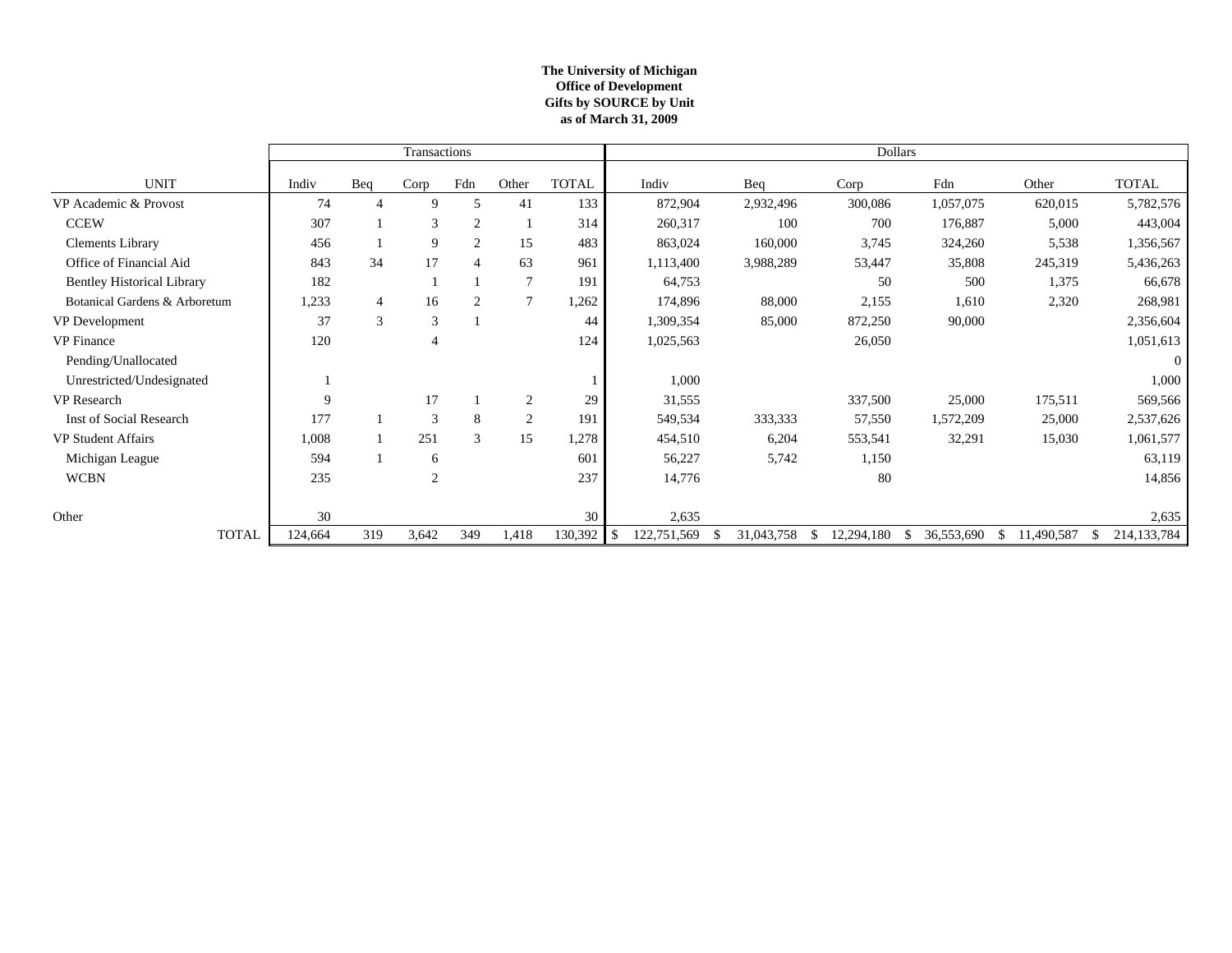# **LISTING OF GIFTS \$10,000 AND OVER FOR MARCH 2009**

| <b>AEI</b> Charitable Trust<br>For the AEI Sorority Family Medicine Scholarship Fund in the Medical<br>School                                           | \$198,160 |
|---------------------------------------------------------------------------------------------------------------------------------------------------------|-----------|
| Alzheimer's Disease Research, Rockville, Maryland<br>For research in the School of Public Health                                                        | 15,000    |
| AM-CH, Inc., Chicago, Illinois<br>For the Helen Zell Fund for the MFA Program in Creative Writing in the<br>College of Literature, Science and the Arts | 200,000   |
| <b>American Academy of Neurology, Minneapolis, Minnesota</b><br>For support in the Medical School                                                       | 65,000    |
| American Association for Cancer Research, Inc., Philadelphia, Pennsylvania<br>For research in the Medical School                                        | 25,000    |
| <b>American College of Rheumatology Research and Education Foundation,</b><br>Atlanta, Georgia; for support in the Medical School                       | 12,500    |
| <b>American Council of Learned Societies, New York, New York</b><br>For research in the College of Literature, Science and the Arts                     | 16,000    |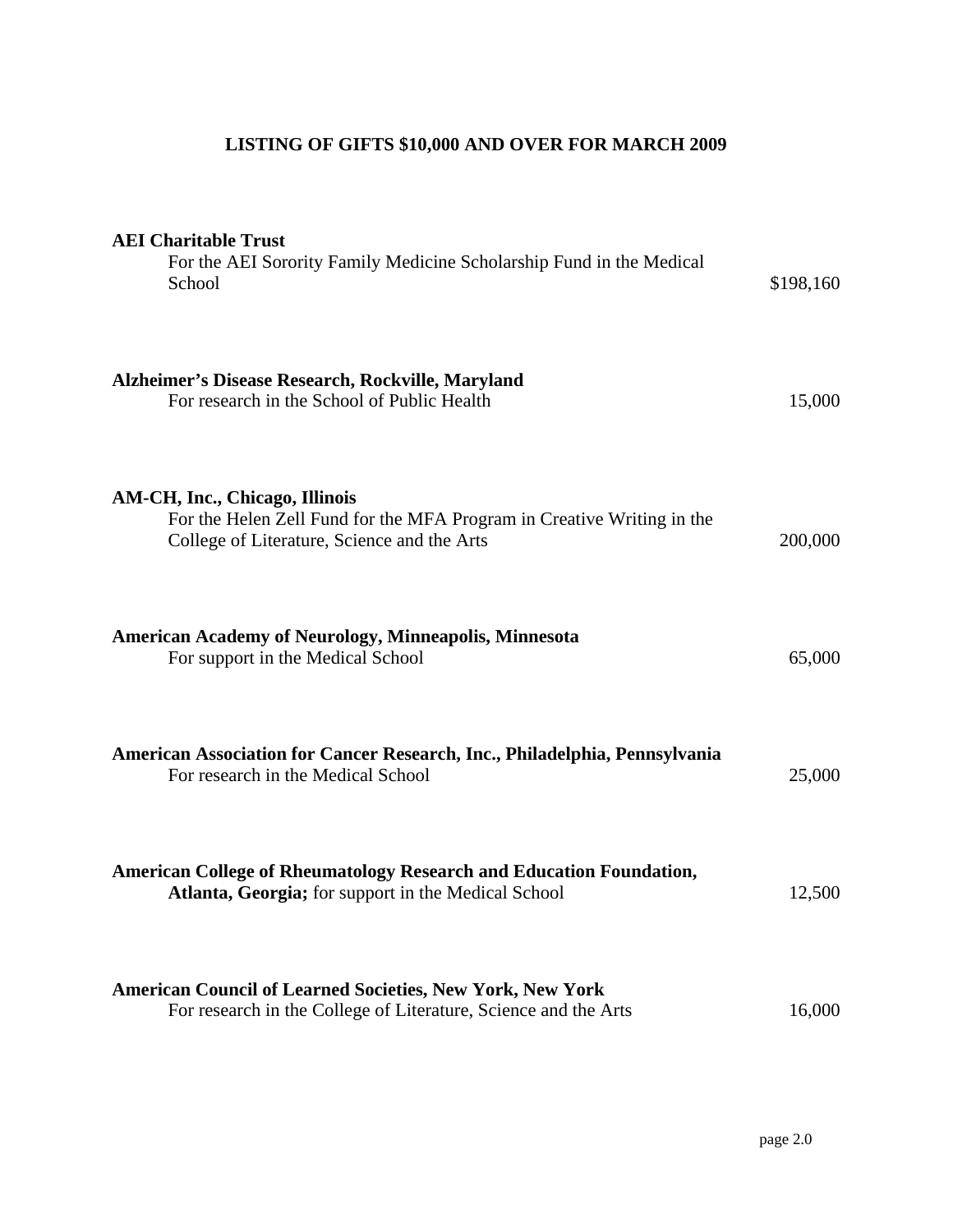| <b>American Dental Education Association, Washington, D. C.</b><br>For support in the School of Dentistry                                      | 46,667             |
|------------------------------------------------------------------------------------------------------------------------------------------------|--------------------|
| American Foundation for Urological Disease, Inc., Linthicum, Maryland<br>For research in the Medical School                                    | 55,000             |
| American Psychological Association, Washington, D. C.<br>For research in the Institute for Social Research                                     | 20,000             |
| <b>American Society of Transplantation, Mount Laurel, New Jersey</b><br>For research in the Medical School                                     | 10,000             |
| <b>Anonymous Donor</b><br>244 shares of Berkshire Hathoway, Inc., common stock; for support in the<br><b>Medical School</b>                    | 718,343            |
| <b>Anonymous Donor</b><br>For support in the Horace H. Rackham School of Graduate Studies                                                      | 65,000             |
| <b>Anonymous Donor</b><br>For research in the Medical School                                                                                   | 10,000             |
| <b>Arthritis Foundation, Atlanta, Georgia</b><br>For research and other support in the Medical School                                          | 14,271             |
| <b>ASPA Pension Education Research Foundation, Inc., Arlington, Virginia</b><br>For support in the College of Literature, Science and the Arts | 51,990<br>page 2.1 |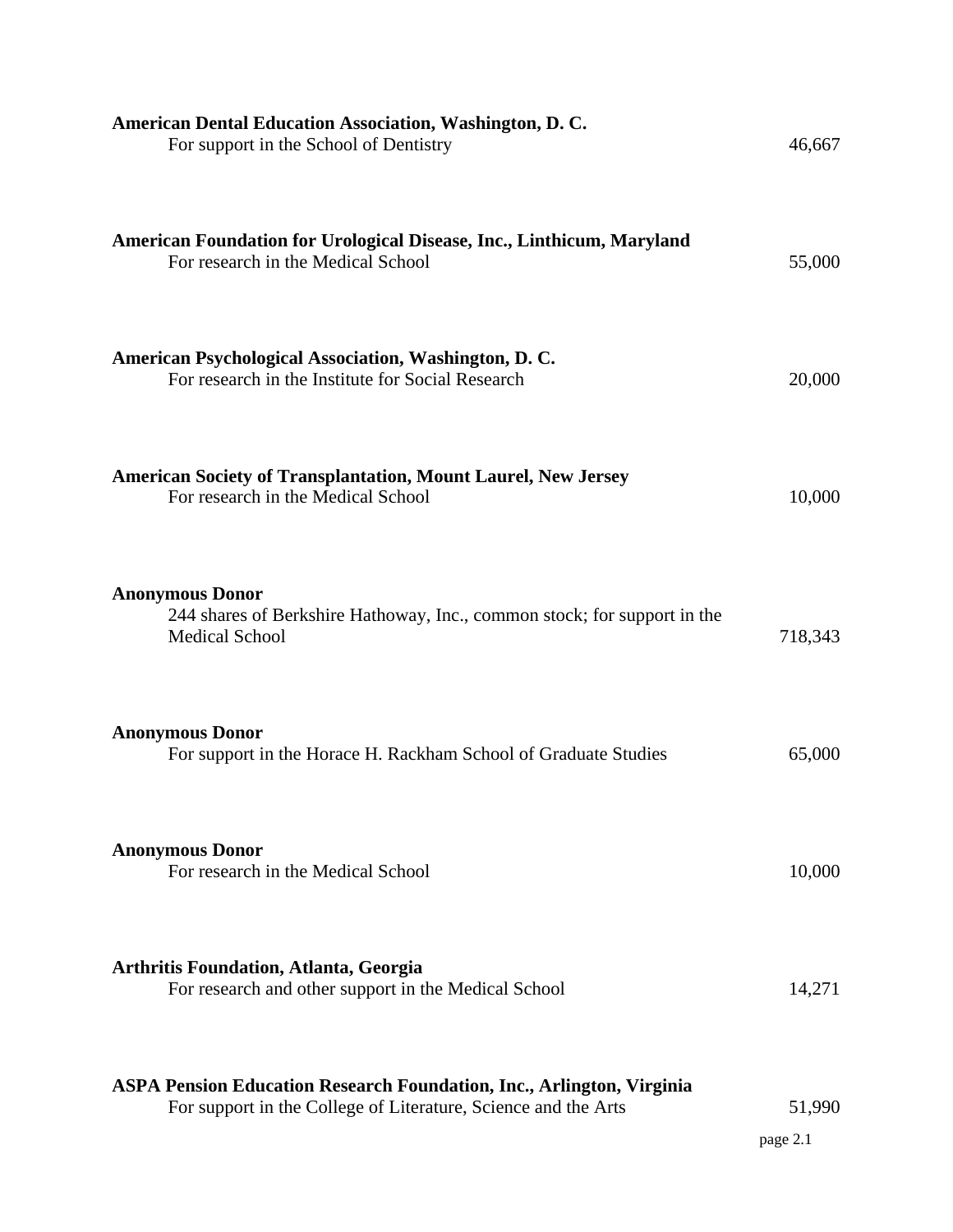| <b>Astra Tech, Weltham, Massachusetts</b><br>For the Hom-Lay Wang Endowed Collegiate Professorship and other<br>support in the School of Dentistry                                      | 50,000  |
|-----------------------------------------------------------------------------------------------------------------------------------------------------------------------------------------|---------|
| <b>Autism Society of America, Bethesda, Maryland</b><br>For support in the College of Literature, Science and the Arts                                                                  | 28,000  |
| <b>Avenir Foundation, Inc., Lakewood, Colorado</b><br>For support in the Clements Library                                                                                               | 275,000 |
| <b>Alex Balanevsky, Fort Lee, New Jersey</b><br>For support in the Stephen M. Ross School of Business                                                                                   | 10,000  |
| <b>John William and Freda Bales Trust</b><br>For support in the Law School                                                                                                              | 21,892  |
| <b>Stanley N. Bergman, New Haven, Connecticut</b><br>For support in the Department of Athletics                                                                                         | 50,000  |
| <b>Berman Private Foundation, Southfield</b><br>For research in the Medical School                                                                                                      | 20,000  |
| <b>Steven H. Bloom, Armonk, New York</b><br>625 shares of Lender Processing Services, Inc., common stock; for the<br>Risk Science Center Fellowship Fund in the School of Public Health | 18,681  |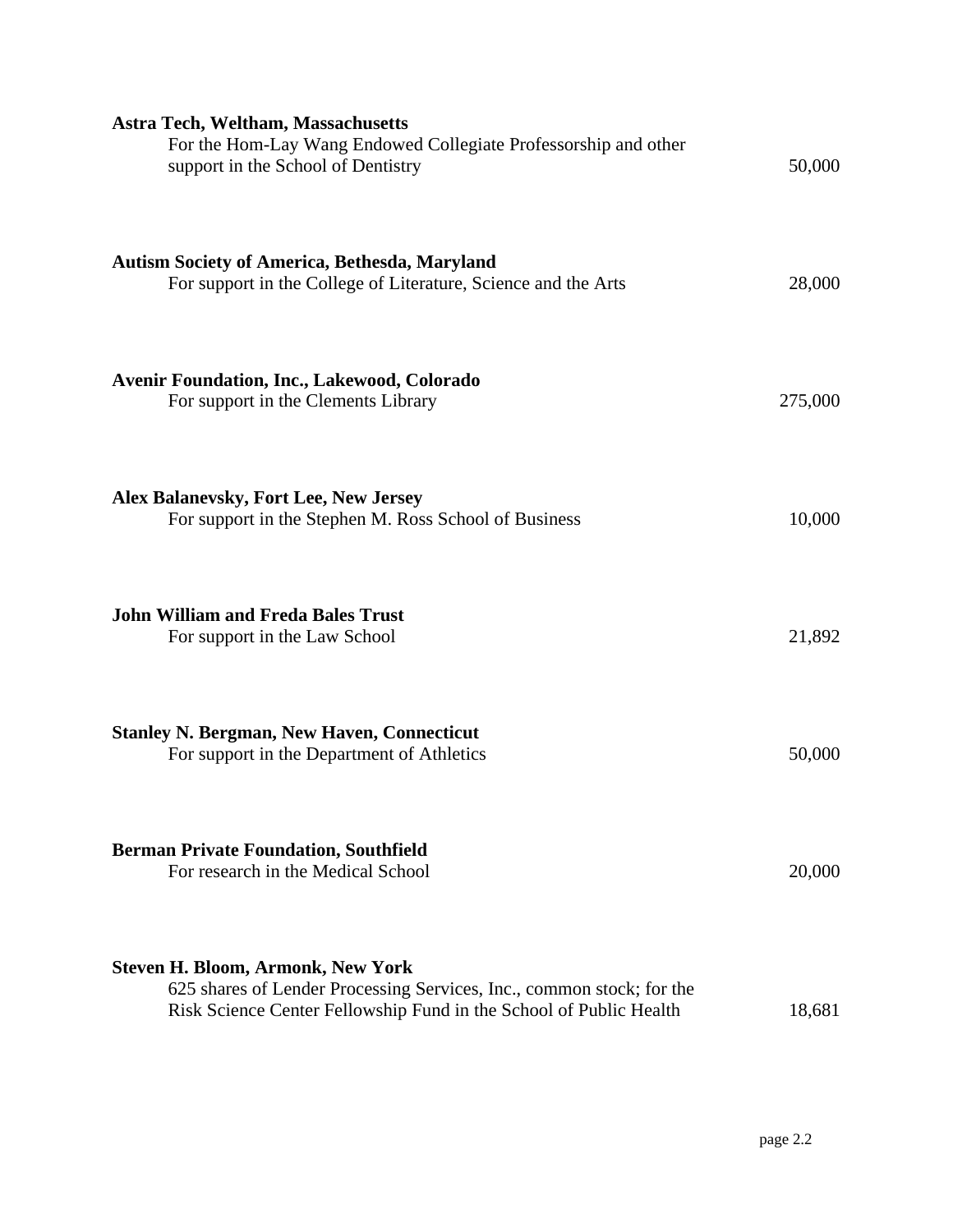| William J. Bogaard, Pasadena, California<br>For the Building Fund in the Law School                                                                                                                                                | 99,626  |
|------------------------------------------------------------------------------------------------------------------------------------------------------------------------------------------------------------------------------------|---------|
| David A. Brandon Foundation, Ann Arbor<br>For the Child and Family Life Fund; and for support in the Museum of Art                                                                                                                 | 10,500  |
| Burroughs Wellcome Fund, Research Triangle Park, North Carolina<br>For research in the Medical School                                                                                                                              | 150,000 |
| Elise M. Cambon, Ph.D. Trust<br>For the Elise Murray Cambon Charitable Trust Fund in the School of<br>Music, Theatre and Dance                                                                                                     | 12,600  |
| <b>Brian P. Campbell, Ann Arbor</b><br>For the University Musical Society                                                                                                                                                          | 50,000  |
| <b>Children's Tumor Foundation, New York, New York</b><br>For research in the Medical School                                                                                                                                       | 11,250  |
| <b>Chrysler Foundation, Auburn Hills</b><br>For the Special Engineering Scholarships Fund in the College of<br>Engineering; and for the 2008 Aid to Higher Education Program in the<br>School of Natural Resources and Environment | 40,000  |
| <b>Cobalt Laboratories, Inc., Bonita Springs, Florida</b><br>For research in the Medical School                                                                                                                                    | 46,750  |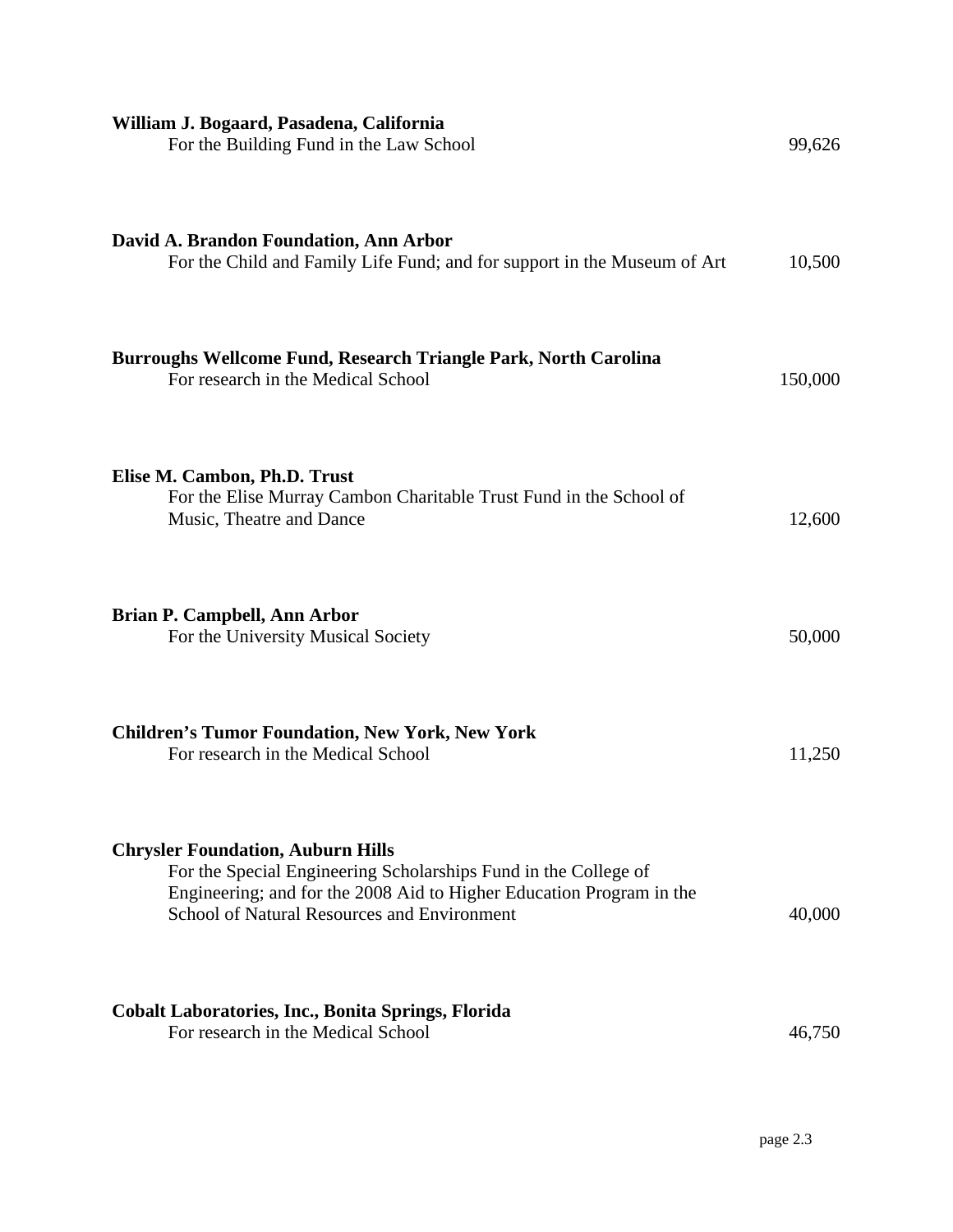| Cynthia M. Colton, Ann Arbor<br>For the Building Project Fund in the Museum of Art                                                                                                                                                                               | 12,600  |
|------------------------------------------------------------------------------------------------------------------------------------------------------------------------------------------------------------------------------------------------------------------|---------|
| Jeffrey J. Colton, Ann Arbor<br>For the Building Project Fund in the Museum of Art                                                                                                                                                                               | 28,000  |
| Ralph G. Conger, Jr. Trust<br>For the Ralph G. Conger, Jr., Scholarship Fund in the Stephen M. Ross<br>School of Business; and for the Julia Henning Conger Memorial Fund, the<br>Ralph G. Conger Scholarship Fund and the Pauline M. Conger<br>Scholarship Fund | 280,000 |
| <b>Charles M. Conlon Trust</b><br>For the Baseball Stadium Construction Fund in the Department of<br>Athletics; and for other support at the University of Michigan                                                                                              | 225,000 |
| <b>Margaret Cook Trust</b><br>For the Margaret Farmer Cook Fund in the Law School                                                                                                                                                                                | 250,000 |
| Cooley's Anemia Foundation, Inc., New York, New York<br>For support in the Medical School                                                                                                                                                                        | 10,000  |
| <b>Cystic Fibrosis Foundation, Bethesda, Maryland</b><br>For research in the Medical School                                                                                                                                                                      | 295,201 |
| <b>Marvin I. Danto, Bloomfield Hills</b><br>For Multiple Myeloma Gift Fund in the Comprehensive Cancer Center                                                                                                                                                    | 50,000  |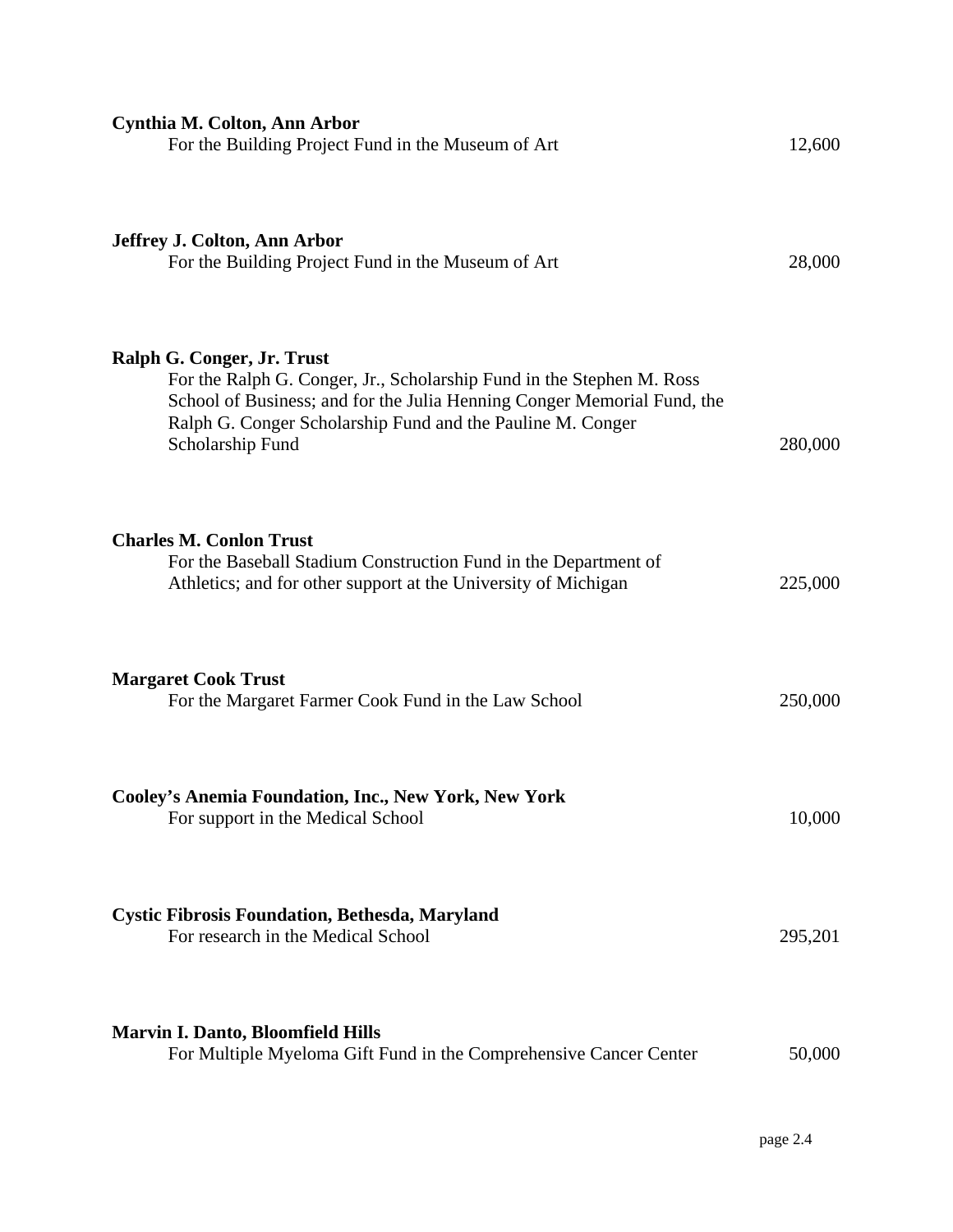| <b>Kathleen E. Davids Trust</b><br>For the Ernest G. and Craig E. Davids Scholarship Fund in the Law<br>School                             | 41,301 |
|--------------------------------------------------------------------------------------------------------------------------------------------|--------|
| <b>Dermatology Foundation, Evanston, Illinois</b><br>For research in the Medical School                                                    | 13,750 |
| <b>DeRoy Testamentary Foundation, Southfield</b><br>For the Injury Prevention Programs Fund in the Medical School                          | 35,000 |
| Division of Medicinal Chemistry American Chemical Society, Ann Arbor<br>For scholarships in the College of Pharmacy                        | 12,000 |
| Geoffrey I. Edelstein, Los Angeles, California<br>For organizational studies support in the College of Literature, Science<br>and the Arts | 10,000 |
| Michael J. Feiwell, Carmel, Indiana<br>For the Crocker Sisters Scholarship Fund in the Department of Athletics                             | 12,500 |
| <b>Edsel B. Ford II, Grosse Pointe Farms</b><br>For the Henry Ford Estate at Fair Lane, the University of Michigan-<br>Dearborn            | 24,740 |
| Elena A. Ford, Detroit<br>For the Henry Ford Estate at Fair Lane, the University of Michigan-<br>Dearborn                                  | 13,820 |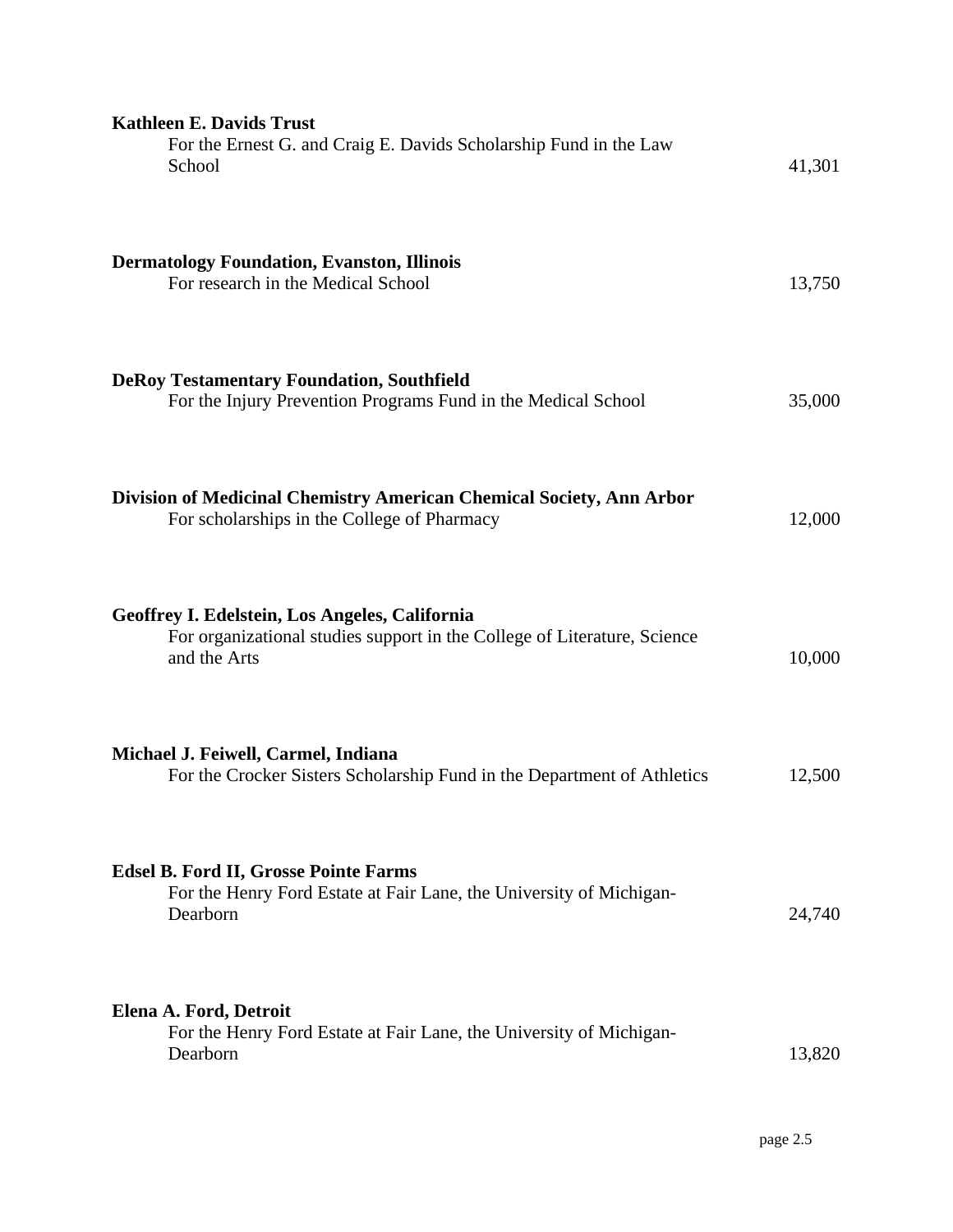| <b>William and Martha Ford Fund, Detroit</b><br>For the Henry Ford Estate at Fair Lane, the University of Michigan-<br>Dearborn | 10,000  |
|---------------------------------------------------------------------------------------------------------------------------------|---------|
| <b>Foundation for Digestive Health and Nutrition, Bethesda, Maryland</b><br>For research in the Medical School                  | 18,750  |
| <b>Fraternal Order of Eagles 3996, Belleville</b><br>For support in the Comprehensive Cancer Center                             | 20,000  |
| <b>Fremont Group Foundation, San Francisco, California</b><br>For Employee Matching Gifts                                       | 10,000  |
| <b>Bartley R. Frueh, Ann Arbor</b><br>For the Lloyd and Virginia Frueh Research Professorship in the Medical<br>School          | 25,000  |
| <b>GE Foundation, Fairfield, Connecticut</b><br>For Employee Matching Gifts                                                     | 16,512  |
| <b>Leonard A. Gittelsohn Trust</b><br>For support in the Stephen M. Ross School of Business                                     | 500,000 |
| <b>William H. Goetz Estate</b><br>For the Robert O. Goetz Scholarship Fund in the College of Engineering                        | 10,000  |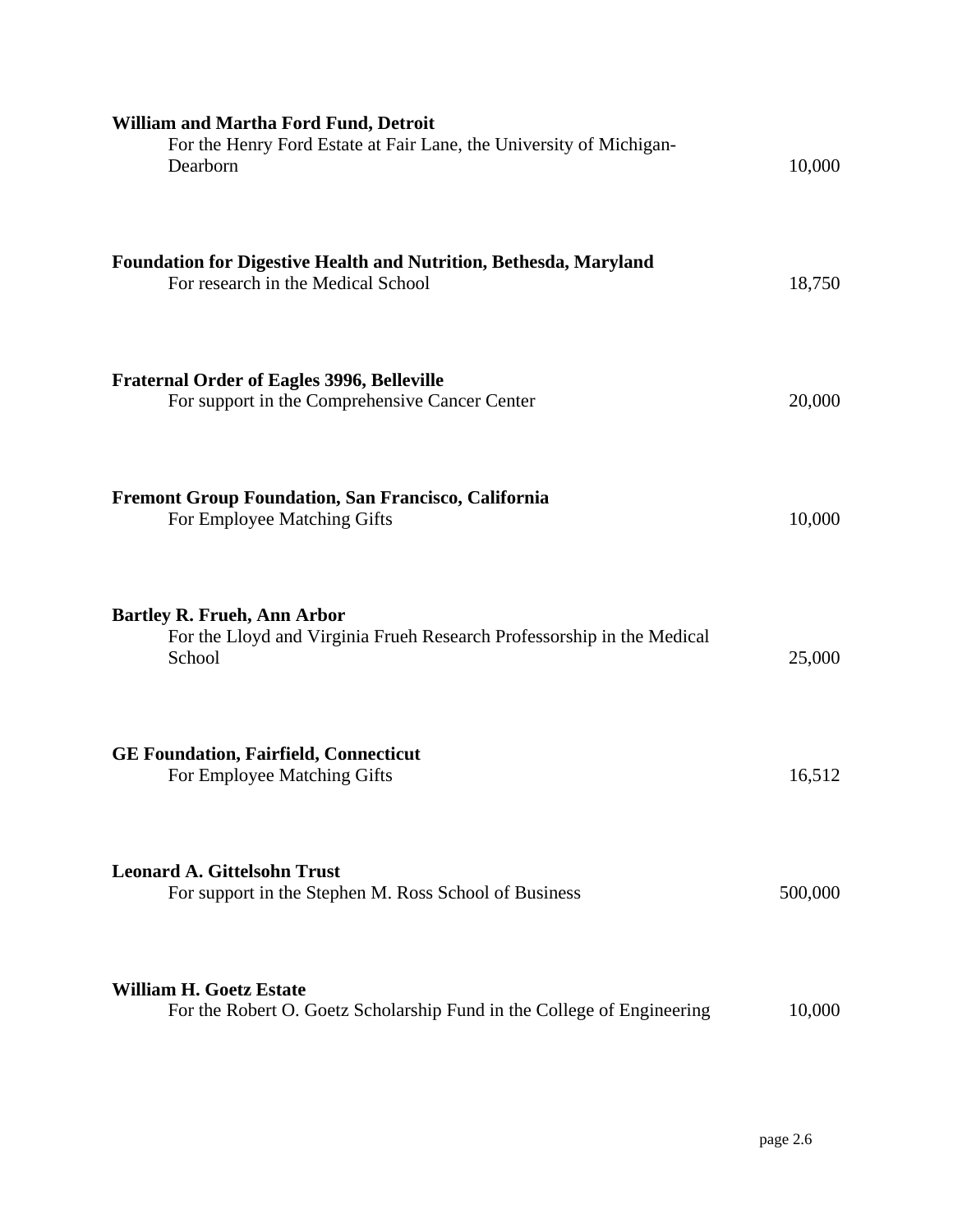| <b>Jean Gravel, Stoneham, Massachusetts</b><br>For the Matthew Ryan Gravel ACC Fund in the Comprehensive Cancer<br>Center                                                                                                                                               | 100,000 |
|-------------------------------------------------------------------------------------------------------------------------------------------------------------------------------------------------------------------------------------------------------------------------|---------|
| Greater Cincinnati Foundation, Cincinnati, Ohio<br>For the Michigan LeaderShape Institute                                                                                                                                                                               | 10,000  |
| Vicki and Michael Gross Family Foundation, Inc., New York, New York<br>For the Applied Finance Institute in the Stephen M. Ross School of<br><b>Business</b>                                                                                                            | 100,000 |
| Mary K. Haben, Glenview, Illinois<br>For the Haben Family MBA Endowed Scholarship Fund in the Stephen M.<br><b>Ross School of Business</b>                                                                                                                              | 20,000  |
| <b>Richard J. Haller, Ann Arbor</b><br>For the CEE Fellowship Challenge Fund in the College of Engineering;<br>and for the Walbridge Aldinger Graduate Fellowship Fund and the John R.<br>Pfeifer Collegiate Professorship in Vascular Surgery in the Medical<br>School | 10,000  |
| <b>Beverly Lannquist Hamilton, Avon, Connecticut</b><br>For the International Learning Fund in the College of Literature, Science<br>and the Arts                                                                                                                       | 49,979  |
| <b>Hartwell Foundation, Memphis, Tennessee</b><br>For research in the Medical School                                                                                                                                                                                    | 100,000 |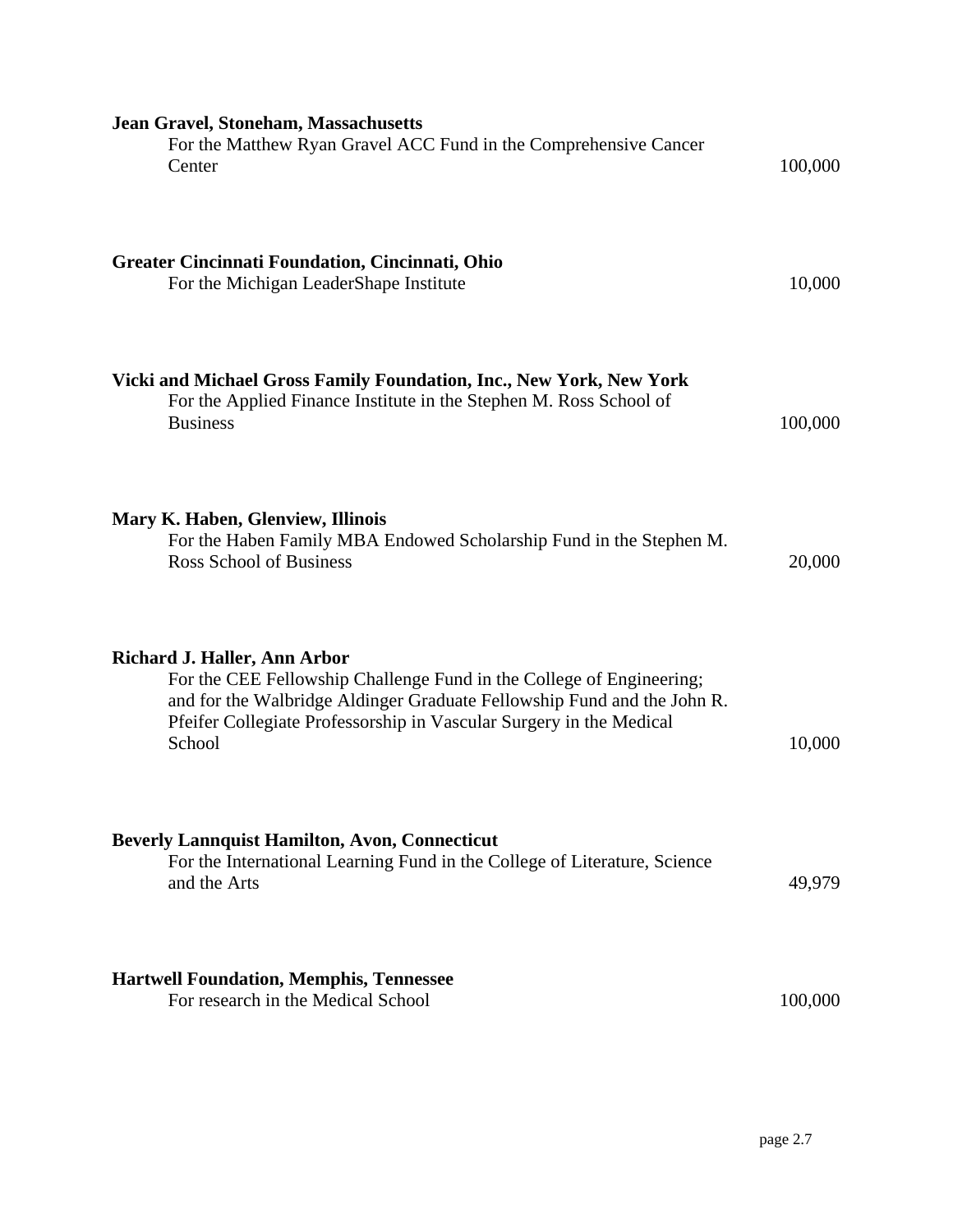| <b>Sol J. Heiligman Trust</b><br>For scholarships in the School of Dentistry                                                                                        | 14,742  |
|---------------------------------------------------------------------------------------------------------------------------------------------------------------------|---------|
| Hitachi, Ltd., Takasaki-Shi Gunma, Japan<br>For support in the Transportation Research Institute                                                                    | 15,000  |
| <b>Ron Horowitz, Great Neck, New York</b><br>For support in the School of Kinesiology                                                                               | 10,500  |
| William F. Hosford, Jr., Ann Arbor<br>3,338 shares of various corporate common stocks; for the William F.<br>Hosford Scholarship Fund in the College of Engineering | 24,781  |
| <b>Donald J. Hummel Estate</b><br>For the Sharon L. Valley Memorial Scholarship Fund in the College of<br>Pharmacy                                                  | 265,318 |
| <b>Charles S. Hutchins, North Palm Beach, Florida</b><br>For support in the College of Engineering                                                                  | 11,400  |
| <b>IMRA America, Inc., Ann Arbor</b><br>For research in the College of Engineering                                                                                  | 10,000  |
| <b>Instrumentation Laboratory, Bedford, Massachusetts</b><br>For research in the College of Literature, Science and the Arts                                        | 10,000  |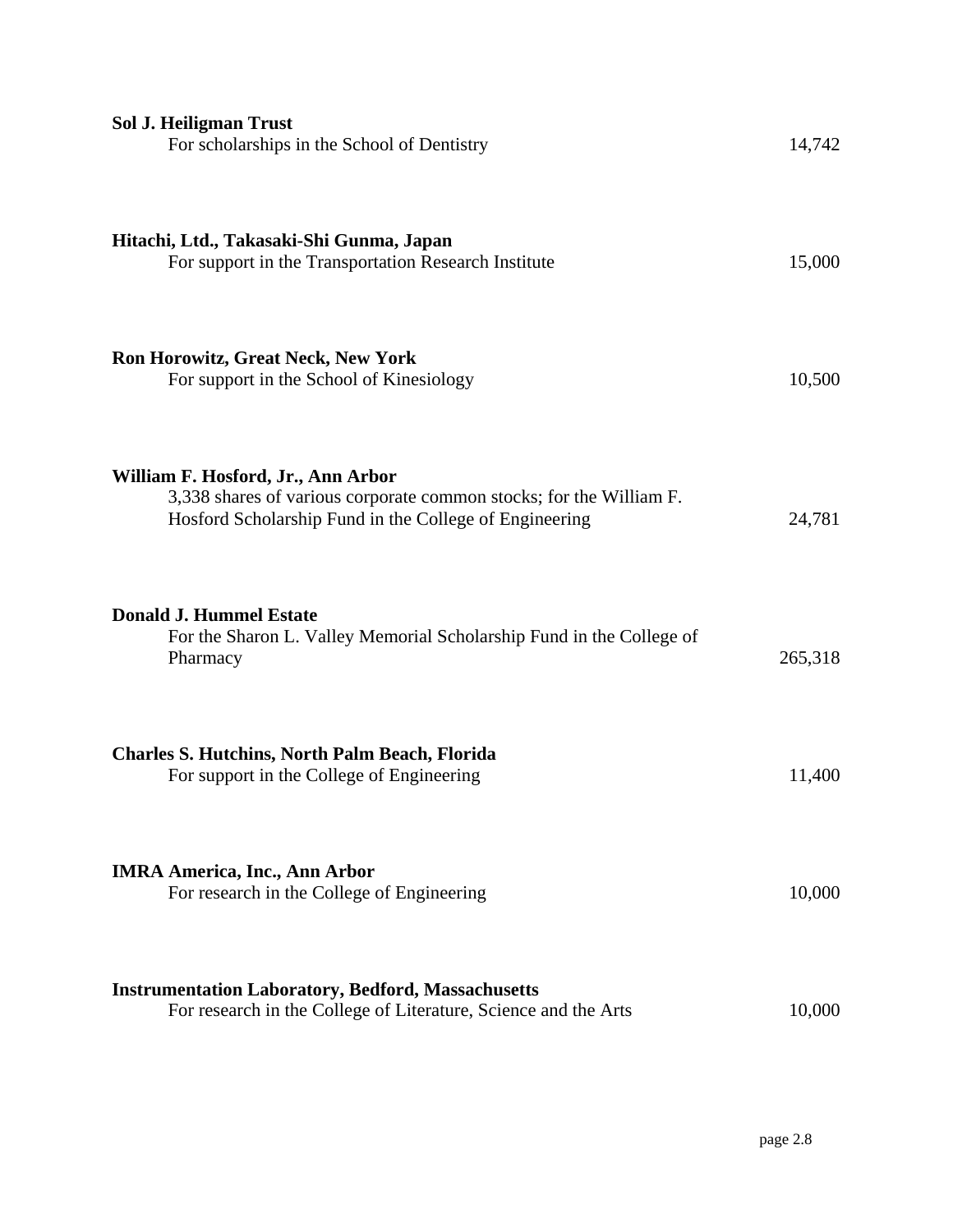| <b>Intel Corporation, Hillsboro, Oregon</b><br>For research in the College of Engineering                                                                                           | 25,000  |
|-------------------------------------------------------------------------------------------------------------------------------------------------------------------------------------|---------|
| <b>International Fine Particle Research Institute, Inc., Wilmington, Delaware</b><br>For chemical engineering support in the College of Engineering                                 | 13,666  |
| Robert Wood Johnson Foundation, Princeton, New Jersey<br>For research and other support in the Institute for Social Research, the<br>Medical School and the School of Public Health | 747,231 |
| W. K. Kellogg Foundation, Battle Creek<br>For support in the School of Public Health                                                                                                | 300,000 |
| John S. and James L. Knight Foundation, Miami, Florida<br>For Employee Matching Gifts                                                                                               | 15,000  |
| <b>KUKA, Sterling Heights</b><br>For the Henry Ford Estate at Fair Lane, University of Michigan-Dearborn                                                                            | 13,820  |
| Peter M. Labadie, Oak Park, Illinois<br>For the Peter M. Labadie and Suzanne L. Saxman Scholarship Fund in the<br>College of Pharmacy                                               | 10,000  |
| <b>Myron M. LaBan, Bloomfield Hills</b><br>For Camp Michigania                                                                                                                      | 11,888  |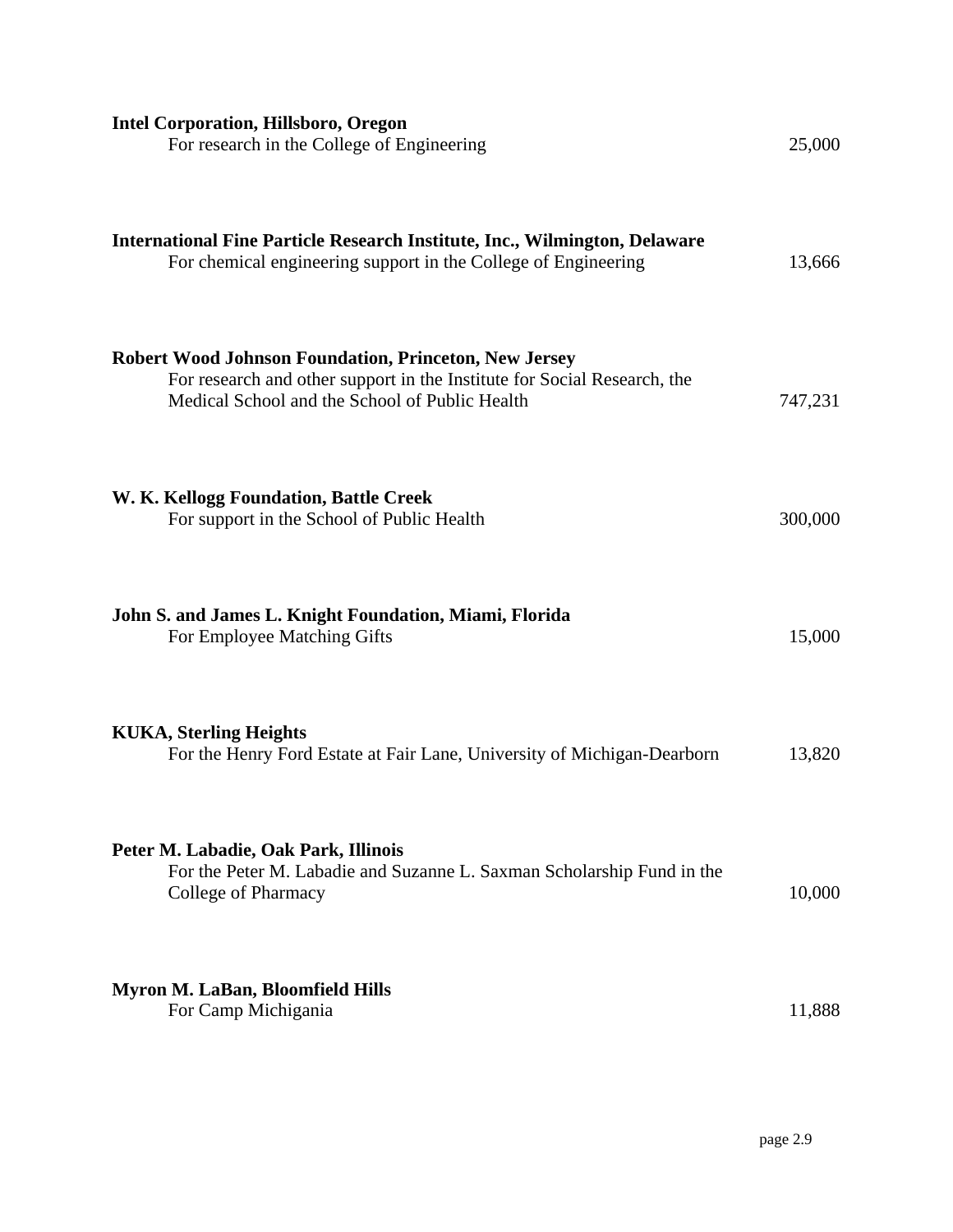| <b>Lambert Family Foundation, New York, New York</b><br>For the Sheila S. Lambert Fund in the College of Literature, Science and<br>the Arts                          | 10,000              |
|-----------------------------------------------------------------------------------------------------------------------------------------------------------------------|---------------------|
| Daniel J. Lennon, Rockville Centre, New York<br>For the Garvie and Susan Craw Scholarship for Football in the<br>Department of Athletics                              | 10,000              |
| Leukemia and Lymphoma Society, White Plains, New York<br>For research and other support in the Life Sciences Institute and the<br><b>Medical School</b>               | 105,000             |
| Eli Lilly & Company Foundation, Indianapolis, Indiana<br>For support at the University of Michigan; and for Employee Matching<br>Gifts                                | 28,170              |
| <b>Mollie Parnis Livingston Foundation, Inc., New York, New York</b><br>For the Michigan Journalism Fellows Program, Livingston Award for<br><b>Young Journalists</b> | 40,625              |
| Harry Lucas, Jr., Austin, Texas<br>200,000 par of various bonds; for support in the College of Literature,<br>Science and the Arts                                    | 210,186             |
| Henry Luce Foundation, Inc., New York, New York<br>For support in the Institute for Research of Women and Gender                                                      | 25,000              |
| <b>Lycera Corporation, Ann Arbor</b><br>For research in the College of Literature, Science and the Arts                                                               | 20,000<br>page 2.10 |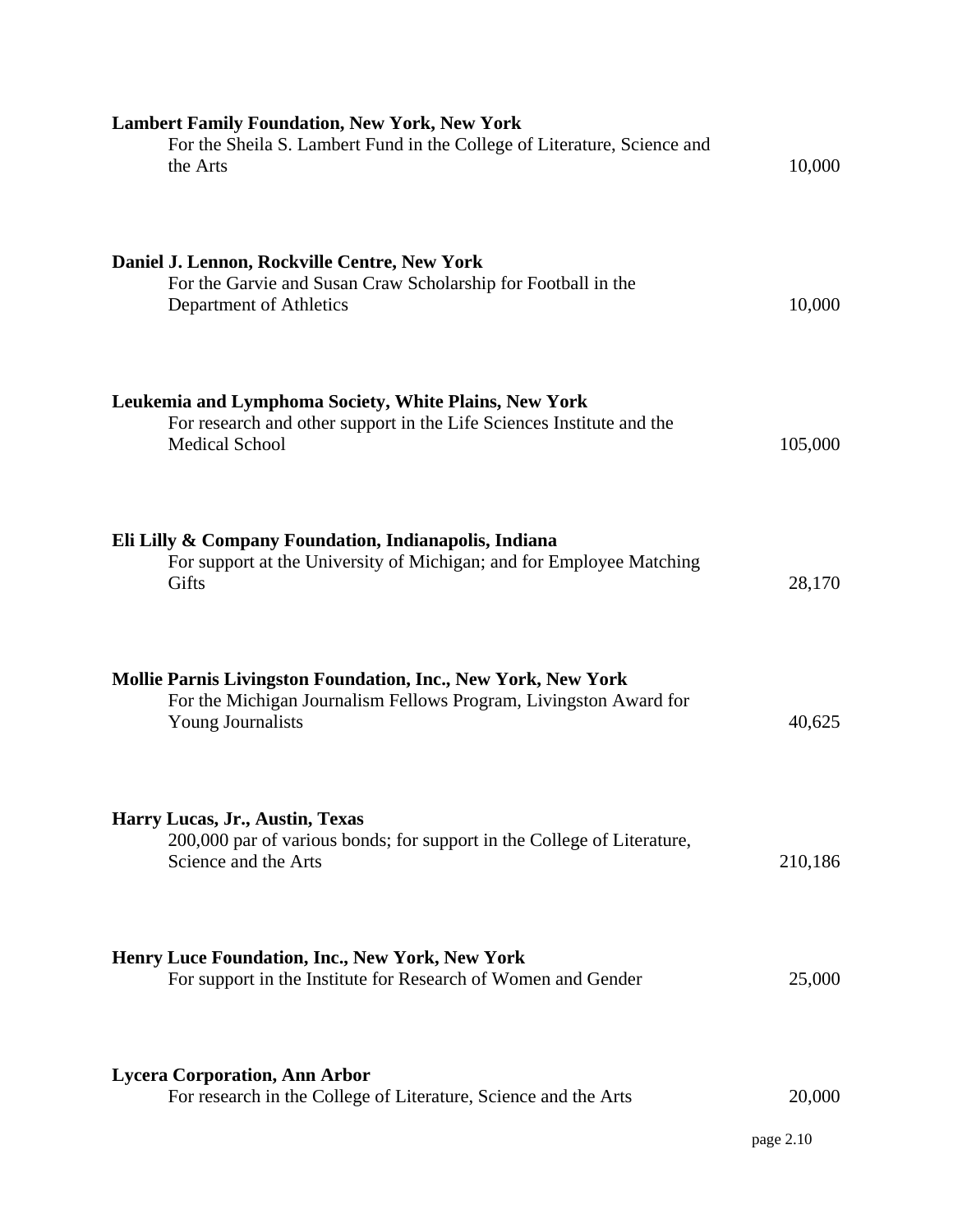| <b>Malkin Families, Highland Park, Illinois</b><br>For the Malkin Graduate Fellowship Funds in the Stephen M. Ross School<br>of Business and the College of Literature, Science and the Arts                                                                                         | 50,000  |
|--------------------------------------------------------------------------------------------------------------------------------------------------------------------------------------------------------------------------------------------------------------------------------------|---------|
| <b>Richard and Jane Manoogian Foundation, Taylor</b><br>For research in the Medical School                                                                                                                                                                                           | 50,000  |
| <b>Olivia P. Maynard Trust</b><br>For research in the Medical School, in memory of Dr. Nancy Wilson<br>Ashbach, for the Olivia Maynard and S. Olof Karlstrom Faculty Award<br>Fund in the School of Social Work; and for the Martha Cook Building<br>Fund and the Alumni Association | 20,178  |
| McKesson Foundation, Inc., San Francisco, California<br>For support in the University Hospitals                                                                                                                                                                                      | 30,000  |
| <b>Edwin E. Meader Irrevocable Trust</b><br>For the Edwin E. and Mary U. Meader Papyrology Endowment Fund in<br>the University Libraries                                                                                                                                             | 490,000 |
| <b>Marylouise D. Meder Trust</b><br>For the Marylouise D. Meder Scholarship Fund in the School of<br>Information                                                                                                                                                                     | 50,304  |
| <b>Robert B. Mersereau Trust</b><br>For support in the Stephen M. Ross School of Business                                                                                                                                                                                            | 15,000  |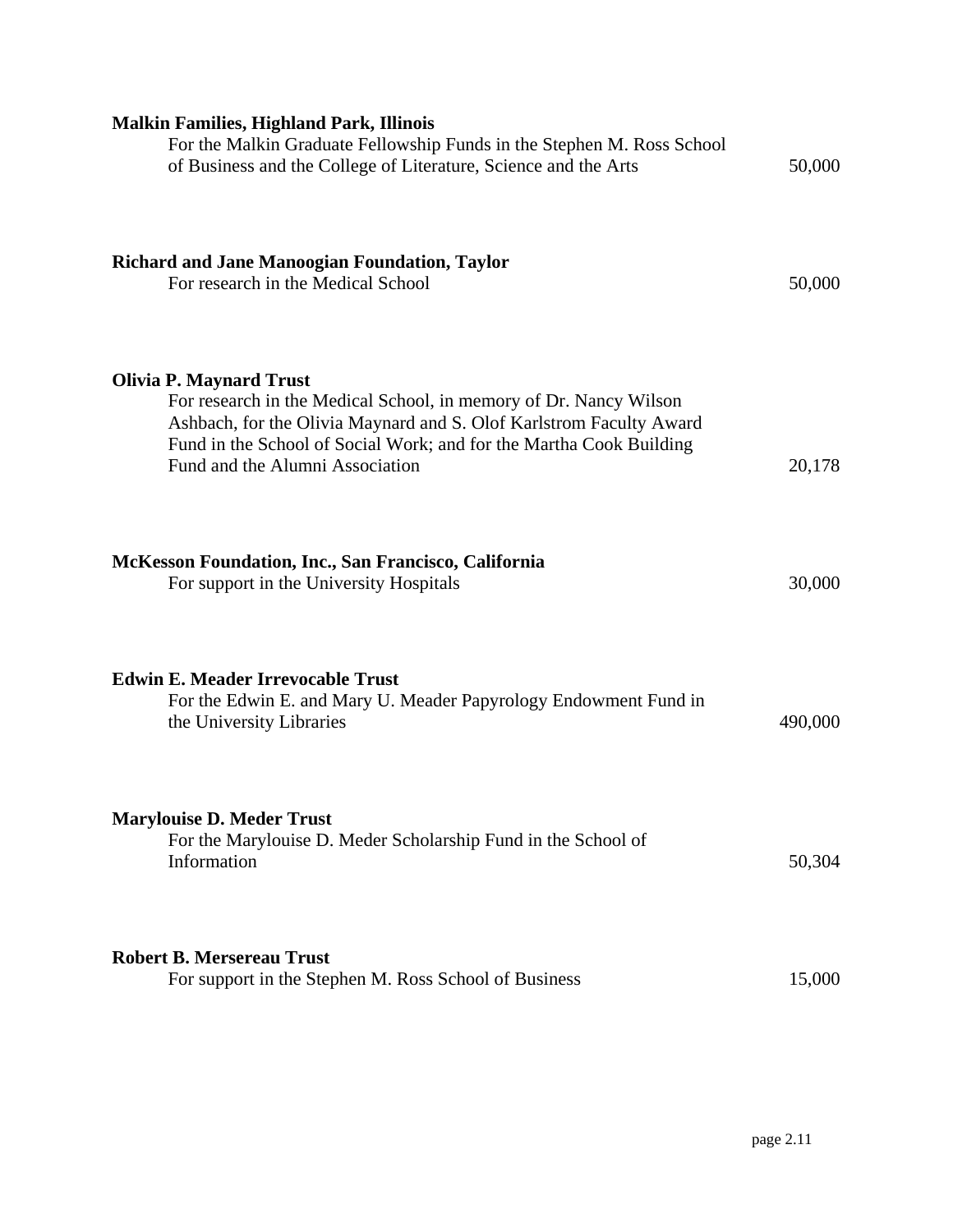| Herman L. Miller, Ann Arbor<br>590 shares of Exxon Mobil Corporation common stock; for the Dorothy<br>and Herman Miller-Mobility Research Fund in the Medical School | 38,409 |
|----------------------------------------------------------------------------------------------------------------------------------------------------------------------|--------|
| Mark N. Miller, Bethesda, Maryland<br>For support in the Medical School                                                                                              | 10,000 |
| <b>Charles Stewart Mott Foundation, Flint</b><br>For Employee Matching Gifts                                                                                         | 19,320 |
| National Alliance for Research on Schizophrenia and Depression, Great<br>Neck, New York; for research in the Medical School                                          | 15,000 |
| <b>National Multiple Sclerosis Society, Michigan Chapter, Detroit</b><br>For support in the Medical School                                                           | 11,877 |
| <b>Newman Family Foundation, Bloomfield Hills</b><br>For the Newman Family Professorship Fund in Radiation Oncology in the<br><b>Medical School</b>                  | 50,000 |
| Nobel Biocare USA, LLC, Yorba Linda, California<br>For support in the School of Dentistry                                                                            | 55,000 |
| <b>John D. Novak, Beverly Hills</b><br>For the John D. and Juley A. Novak Endowed Scholarship Fund                                                                   | 20,000 |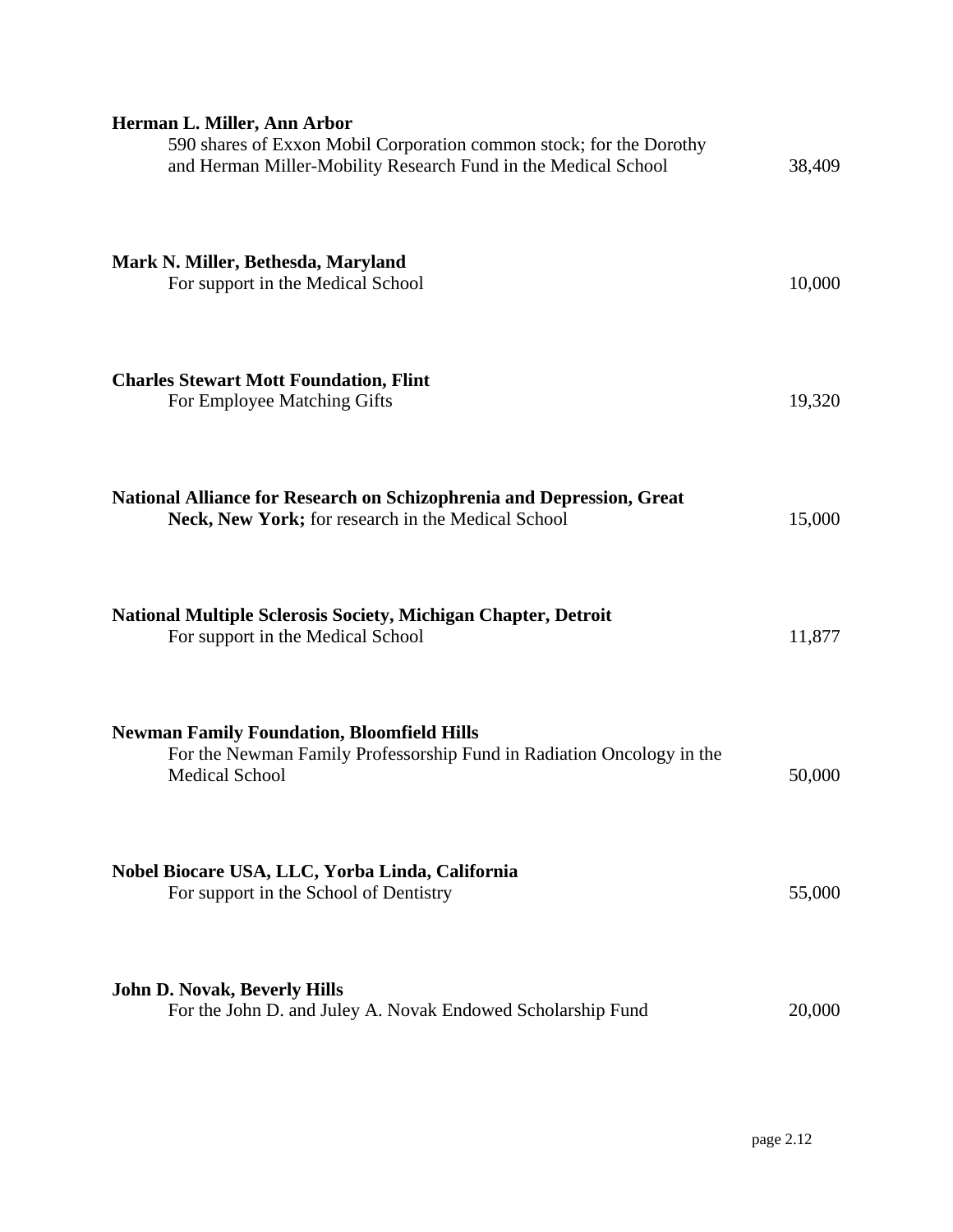| Nyren Family Endowment of the Fidelity Charitable Gift Fund, Boston,<br>Massachusetts; for the Nyren Family Scholarship fund in the College of<br>Literature, Science and the Arts | 34,200  |
|------------------------------------------------------------------------------------------------------------------------------------------------------------------------------------|---------|
| <b>Brian Parker, Flint</b><br>For the C. S. Mott Children's Hospital Construction Project Fund                                                                                     | 100,000 |
| <b>Pfizer Foundation, Princeton, New Jersey</b><br>For Employee Matching Gifts                                                                                                     | 70,394  |
| <b>Nancy S. Pickus, Saline</b><br>For the Albert and Nancy Pickus General Athletics Scholarship Fund in<br>the Department of Athletics                                             | 30,000  |
| <b>Plastic Surgery Educational Foundation, Arlington Heights, Illinois</b><br>For research in the Medical School                                                                   | 15,000  |
| Philip H. Power, Ann Arbor<br>For the Peony Garden Restoration Fund, at the Matthaei Botanical<br>Gardens and Nichols Arboretum                                                    | 20,000  |
| PPG Industries Foundation, Pittsburgh, Pennsylvania<br>For scholarships in the College of Engineering and the College of<br>Literature, Science and the Arts                       | 10,000  |
| <b>Prostate Cancer Foundation, Santa Monica, California</b><br>For research in the Medical School                                                                                  | 150,000 |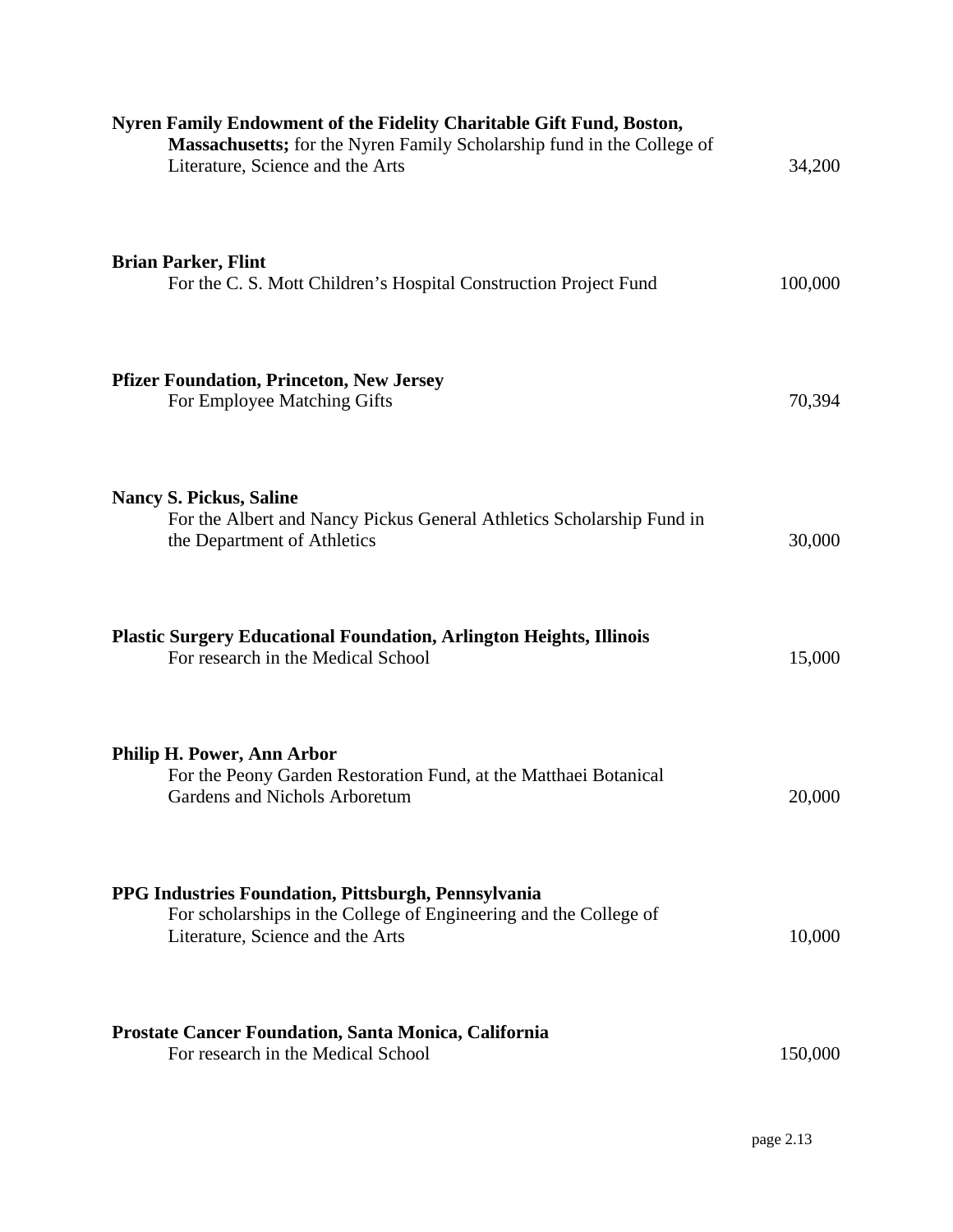| Philippe Prufer, Vienna, Austria<br>For the Otto Georges Prufer Scholarship Fund in the Stephen M. Ross<br><b>School of Business</b>                                                                                                                                                                                                                                                           | 25,000  |
|------------------------------------------------------------------------------------------------------------------------------------------------------------------------------------------------------------------------------------------------------------------------------------------------------------------------------------------------------------------------------------------------|---------|
| <b>Rachor Family Foundation, Flint</b><br>1,603 various mutual funds and a cash gift; for scholarships and other<br>support at the University of Michigan-Flint                                                                                                                                                                                                                                | 18,630  |
| Radiological Society of North America R & E, Chicago, Illinois<br>For research in the Medical School                                                                                                                                                                                                                                                                                           | 25,000  |
| <b>Ravitz Foundation, Kalamazoo</b><br>For the Ravitz Foundation Phase I Translational Research Unit in the<br><b>Comprehensive Cancer Center</b>                                                                                                                                                                                                                                              | 216,000 |
| <b>Renault, Cedex, France</b><br>For support in the Transportation Research Institute                                                                                                                                                                                                                                                                                                          | 15,000  |
| <b>Retzloff Family Advised Fund of RSF Social Finance, San Francisco,</b><br>California; for the Retzloff Family Graduate Fund in the School of<br><b>Natural Resources and Environment</b>                                                                                                                                                                                                    | 50,000  |
| <b>Richard R. Roemer Trust</b><br>For the Katherine Wagner Roemer Fund in the Department of Athletics,<br>for the Katherine Wagner Roemer Fund and the Class of 1939 Engineers'<br>Scholarship Fund in the College of Engineering; and for the Katherine<br>Wagner Roemer Fund-Marching Band and the Katherine Wagner Roemer<br>Fund-Men's Glee Club in the School of Music, Theatre and Dance | 350,000 |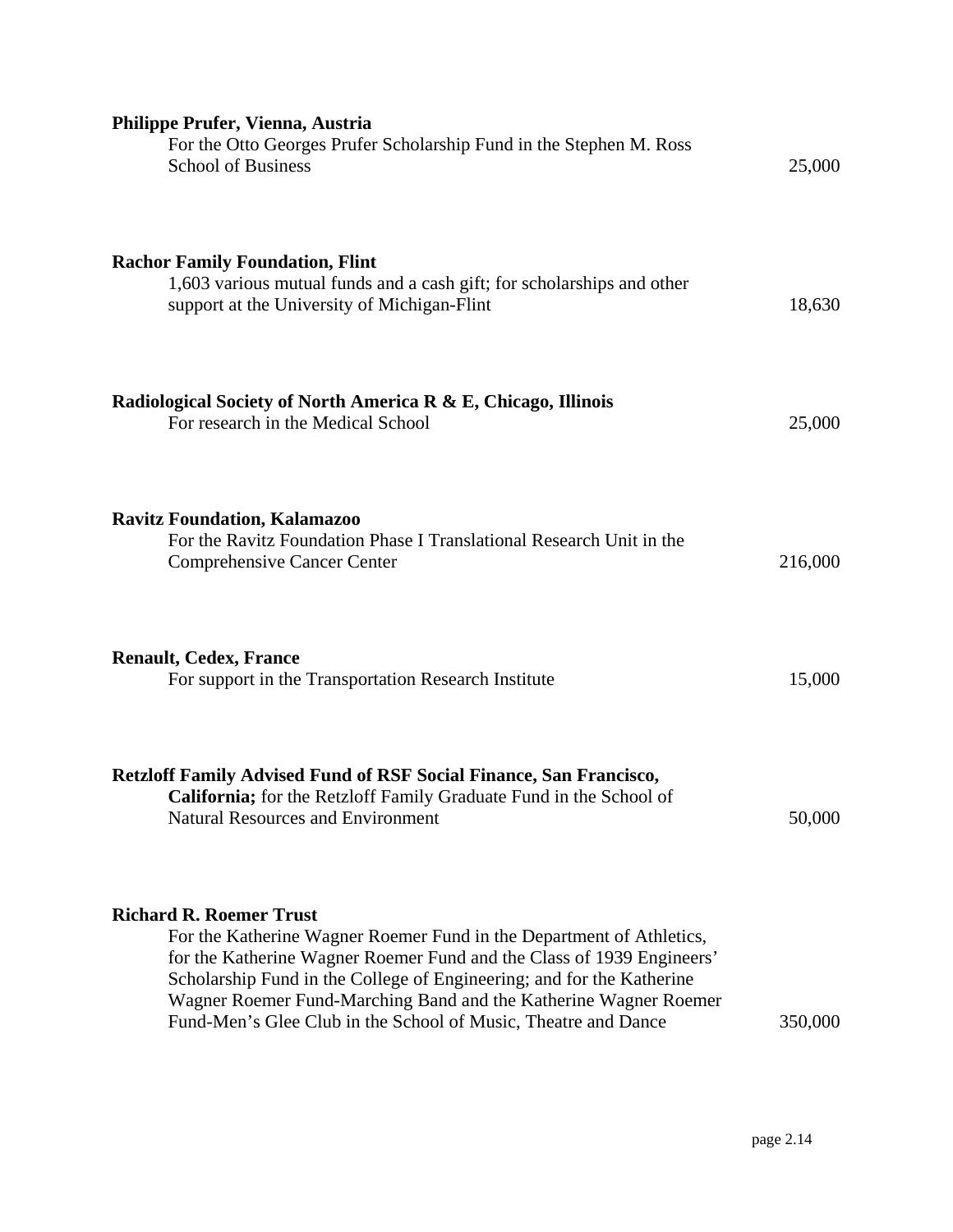| <b>Stephen M. Ross, New York, New York</b><br>For the Stadium Renovation Project Funds and other support in the<br>Department of Athletics                                                                                                                                        | 1,004,000 |
|-----------------------------------------------------------------------------------------------------------------------------------------------------------------------------------------------------------------------------------------------------------------------------------|-----------|
| Damon Runyon – Walter Winchell Cancer Fund, Inc., New York, New York<br>For research in the Medical School                                                                                                                                                                        | 25,000    |
| <b>Robert F. Sauer Trust</b><br>For the Robert F. Sauer and Martha W. Sauer Endowment Fund in the<br>Law School                                                                                                                                                                   | 84,940    |
| Scherer Charitable Fund of the National Philanthropic Trust, Jenkintown,<br>Pennsylvania; for the Harm Buning Graduate Teaching Award and<br>Scholarship Fund in the College of Engineering                                                                                       | 18,000    |
| Laura U. Schwartz, Sands Point, New York<br>For the Laura and Howard Schwartz Endowment Fund, the J. L.<br>Devries/M. H. Vanderkooy Memorial Fund and the Anne Frank Fund by<br>Laura and Howard Schwartz and other support in the College of<br>Literature, Science and the Arts | 15,000    |
| Donald R. Shepherd, Rancho Santa Fe, California<br>3,600 shares of various corporate common stocks; for the Donald R.<br>Shepherd Award and Graduate Coaching Fellowship in the Department of<br><b>Athletics</b>                                                                 | 11,980    |
| <b>Frances U. Simonds, Ann Arbor</b><br>For research and other support in the Comprehensive Cancer Center and<br>the Museum of Art; and for the Scott K. Simonds Scholarship Fund in the<br>School of Public Health                                                               | 10,200    |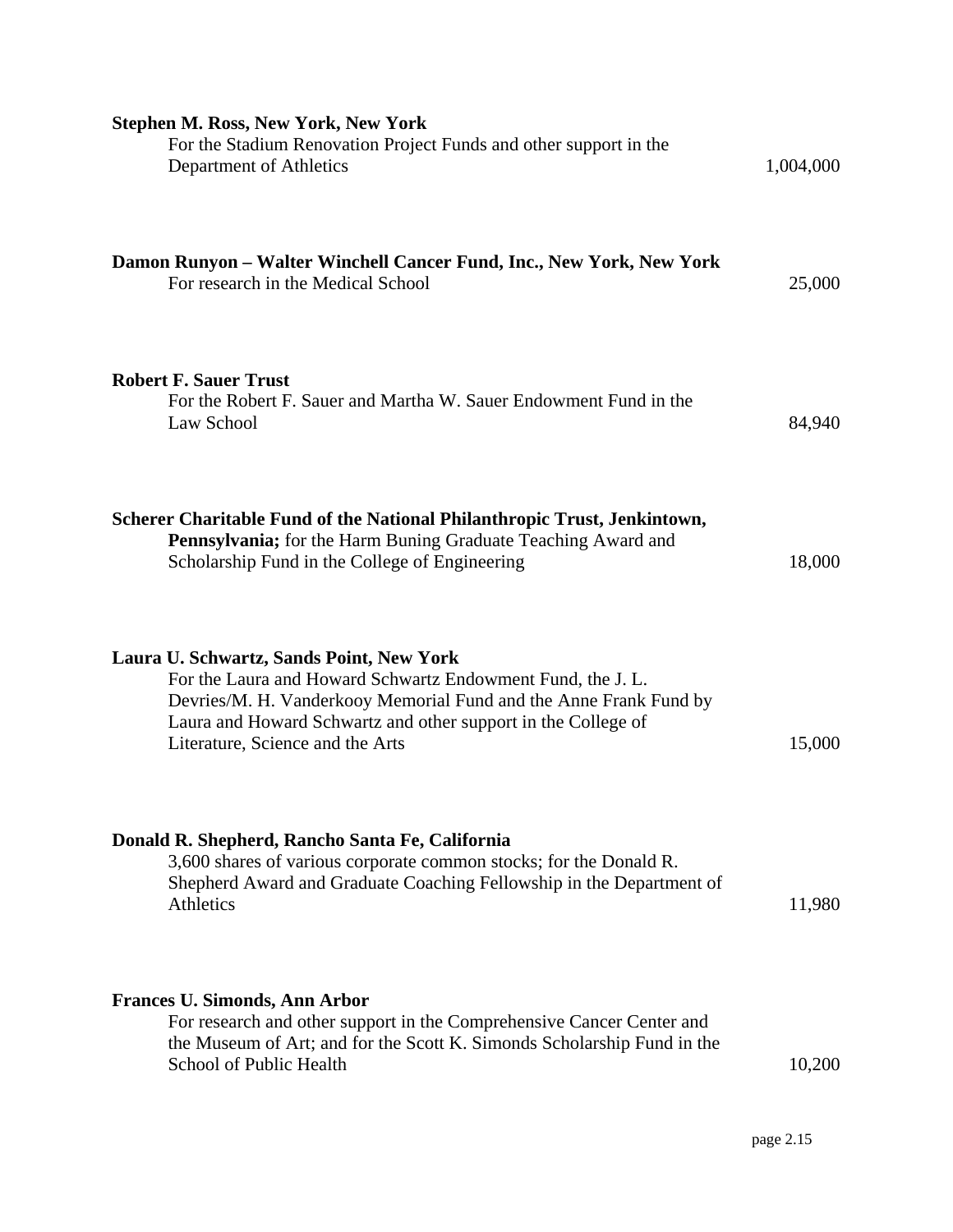| <b>Alfred P. Sloan Foundation, New York, New York</b><br>For support in the Center for the Education of Women                                        | 15,000  |
|------------------------------------------------------------------------------------------------------------------------------------------------------|---------|
| Ari J. Spar, Chappaqua, New York<br>For the Sondra Lee Spar Endowed Scholarship Fund in the College of<br>Literature, Science and the Arts           | 20,000  |
| Daniel D. Stepnewski Estate<br>For the Minority Engineering Program Fund in the College of Engineering                                               | 34,822  |
| <b>Robert M. Stewart Trust</b><br>For the Robert Kuczkowski Faculty Award Fund in the College of<br>Literature, Science and the Arts                 | 94,841  |
| <b>Melville B. Stout Trust</b><br>For the University General Student Loan Fund                                                                       | 122,921 |
| Stretcher-Rosenberg Family Fund, Jenkintown, Pennsylvania<br>For the Special Arts Project Fund in the College of Literature, Science and<br>the Arts | 15,000  |
| <b>Sumitomo Mitsui Banking Corporation, Tokyo, Japan</b><br>For the Building Fund in the Law School                                                  | 170,000 |
| Sun Microsystems Foundation, Inc., Santa Clara, California<br>For support in the College of Engineering                                              | 90,000  |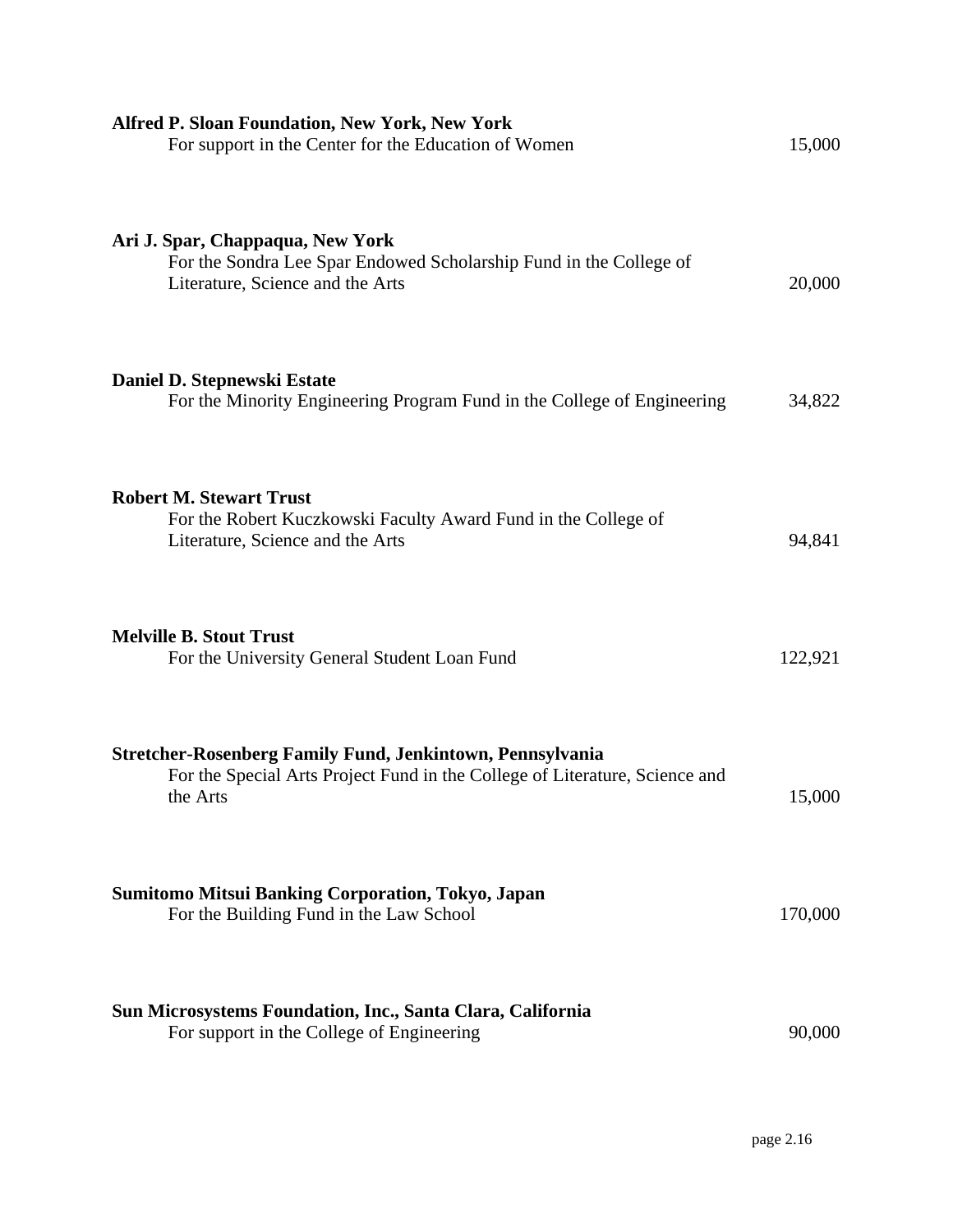| <b>Target Corporation, Minneapolis, Minnesota</b><br>For support in the Stephen M. Ross School of Business; and for the Ross<br>Net Impact Program, and for other support at the University of Michigan                       | 19,500  |
|-------------------------------------------------------------------------------------------------------------------------------------------------------------------------------------------------------------------------------|---------|
| Tiger Asia Management, LLC, New York, New York<br>For support at the University of Michigan                                                                                                                                   | 10,000  |
| Harry A. and Margaret D. Towsley Foundation, Midland<br>For the Walgreen Drama Center-Arthur Miller Theatre in the School of<br>Music, Theatre and Dance                                                                      | 273,000 |
| Toyota Motor North America, Inc., New York, New York<br>For research in the Graham Environmental Sustainability Institute                                                                                                     | 25,000  |
| <b>Frederick S. Upton Foundation, Saint Joseph</b><br>For the James C. Stanley Professorship in Vascular Surgery in the Medical<br>School                                                                                     | 40,000  |
| <b>VanderWeide Family Foundation, Grand Rapids</b><br>For support in the Department of Athletics                                                                                                                              | 20,000  |
| Susan Smucker Wagstaff, Carmel, California<br>For the Susan Smucker and Reid Wagstaff Endowed Fund for Graduate<br>Awards and for the Smucker-Wagstaff Communications Program Support<br>Fund in the School of Art and Design | 200,000 |
| <b>Wege Foundation, Grand Rapids</b><br>For CSS Internships in the School of Natural Resources and Environment                                                                                                                | 14,500  |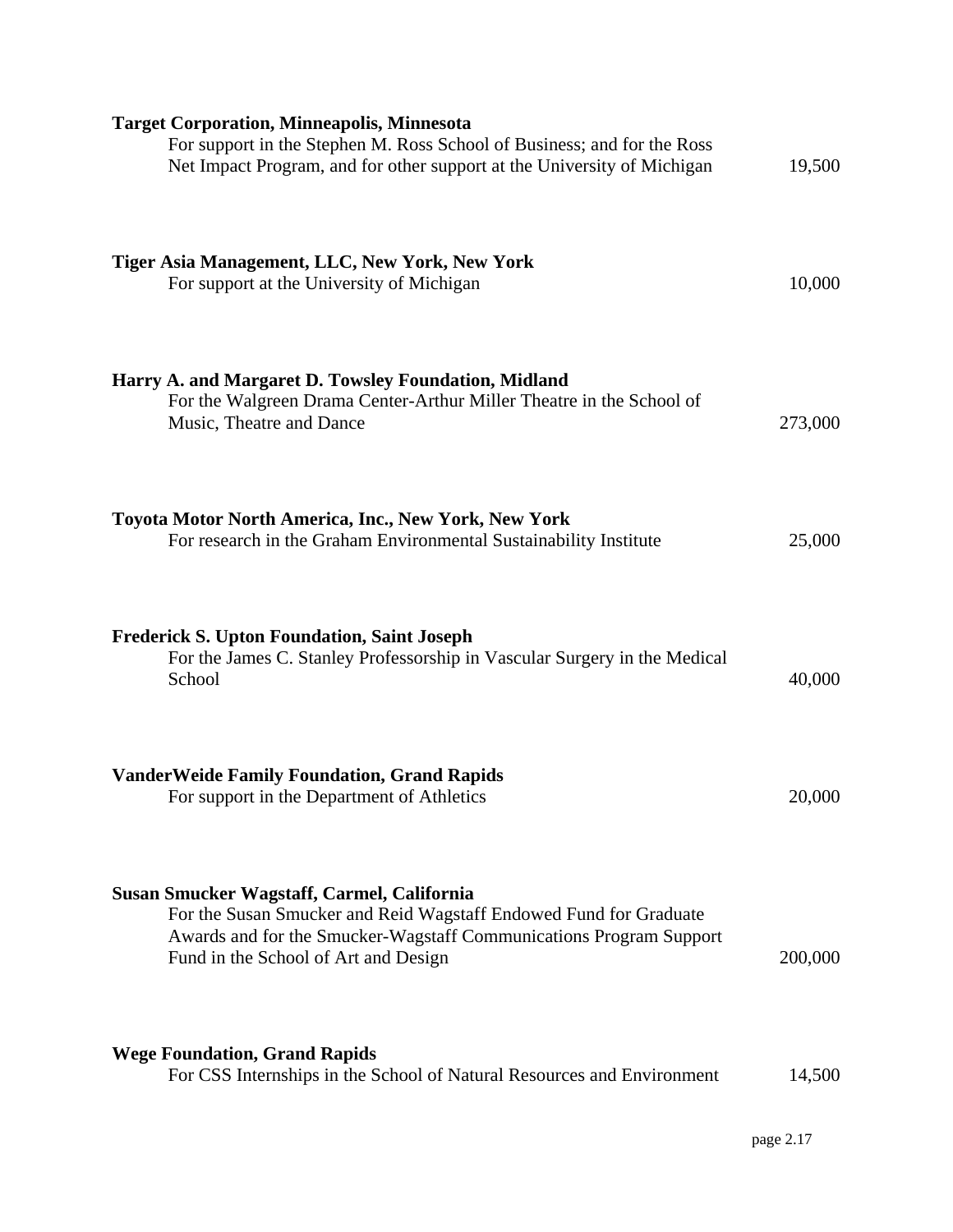| <b>Robert W. Wilson Charitable Trust</b><br>For research in the Kresge Hearing Research Institute                                                                                                                                                                            | 100,000 |
|------------------------------------------------------------------------------------------------------------------------------------------------------------------------------------------------------------------------------------------------------------------------------|---------|
| Warren P. Williamson III, Marco Island, Florida<br>For research in the Medical School                                                                                                                                                                                        | 50,000  |
| <b>Gary P. Wilton, Naples, Florida</b><br>For the Gary P. Wilton Charitable Remainder Unitrust, for the ultimate<br>benefit of the Department of Athletics, the Medical School and for the<br>Michigan Marching Band; and for other support at the University of<br>Michigan | 205,000 |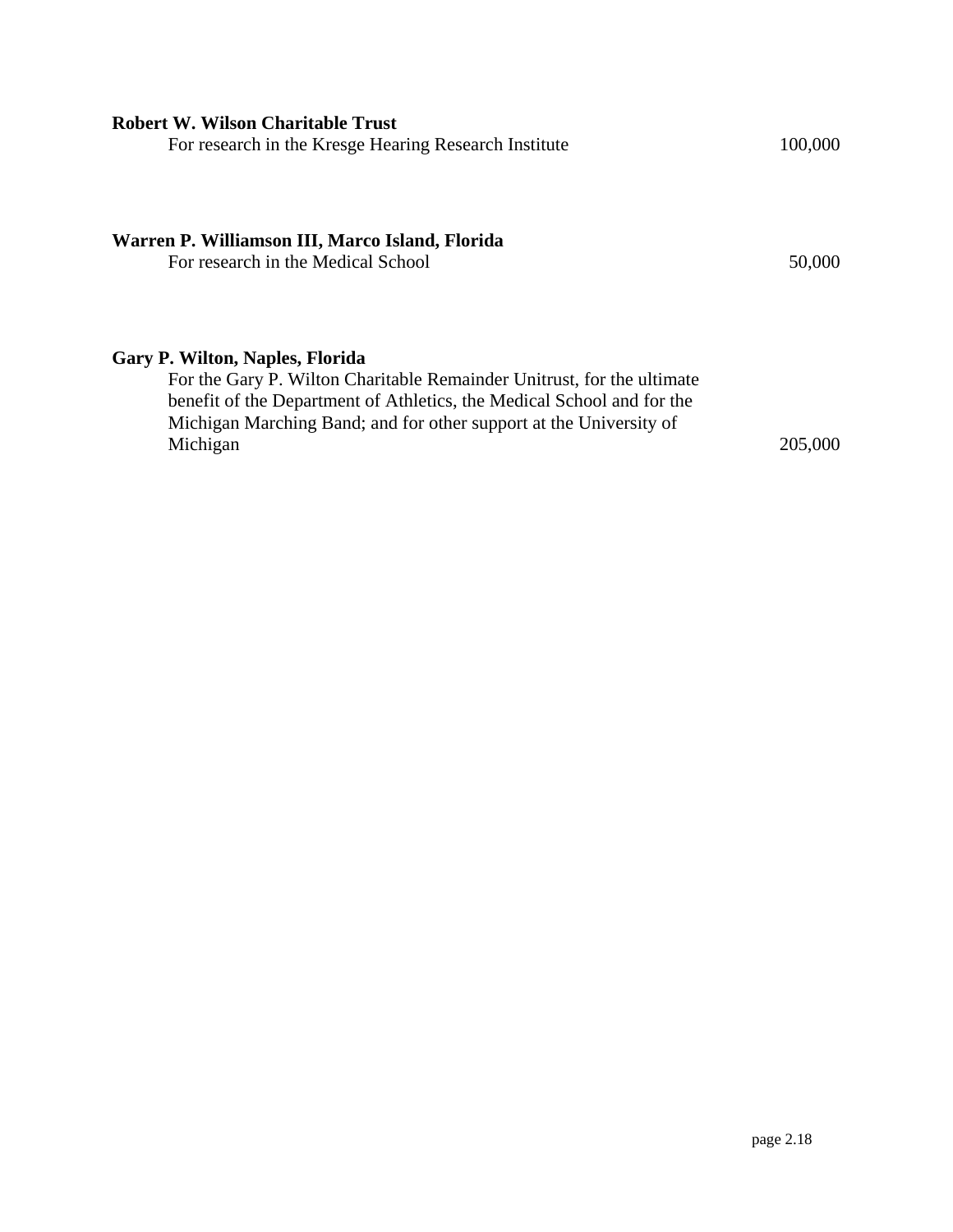### **Page 1**

**Additional gifts ranging from \$5,000 to \$9,999 were received from the following donors:** 

**A.L.S. Association, Calabasas Hills, California American Academy of Pediatrics, Elk Grove, Illinois American Heart Association Midwest, Southfield Amgen Foundation, Thousand Oaks, California Ted Annis Foundation, Ann Arbor Anonymous Donor AstraZeneca Pharmaceuticals LP, Wilmington, Delaware Audet & Partners LLP, San Francisco, California AXA Foundation, New York, New York Charles E. Becker and Michelle S. Becker Foundation, Grosse Pointe David Boies, Armonk, New York Frederick W. W. Bolander, Hillsborough, California W. Durand Brown Trust Peter L. Canzano, Bethesda, Maryland Colgate Speakers Bureau, Highland Park, Illinois Colgate-Palmolive Company, New York, New York ConocoPhillips Company, Houston, Texas Covidien, Norwalk, Connecticut Covington & Burling, Washington, D. C. Dennis A. Dahlmann, Ann Arbor Irwin F. Deister, Jr., Fort Wayne, Indiana Eaton Charitable Fund, Cleveland, Ohio Ervin Industries, Inc, Ann Arbor John D. Evans Foundation, Fort Lauderdale, Florida Eleanor B. Ford, Detroit Burton L. Hagler, Spring Valley, Ohio Harbor Capital Advisors, Inc., Chicago, Illinois Hartmann Family Foundation, Inc., Detroit Frederick A. Henderson, Bloomfield Hills Hope Street Kids, Alexandria, Virginia Irvington Institute for Immunological Research, New York, New York James R. Irwin, Ann Arbor Phil F. Jenkins Trust Jewish Federation of Metropolitan Detroit, Bloomfield Hills Curtis R. Jones, Tucson, Arizona Joseph S. Kaplan, Highland Park, Illinois Kiwanis of Michigan Foundation, Petoskey KPMG Foundation, Montvale, New Jersey Joyce LaBan, Bloomfield Hills Lacks Enterprises, Inc., Grand Rapids Barbara C. Littleton, Orchard Lake Lutheran Community Foundation, Minneapolis, Minnesota Marathon Oil Company Foundation, Findlay, Ohio**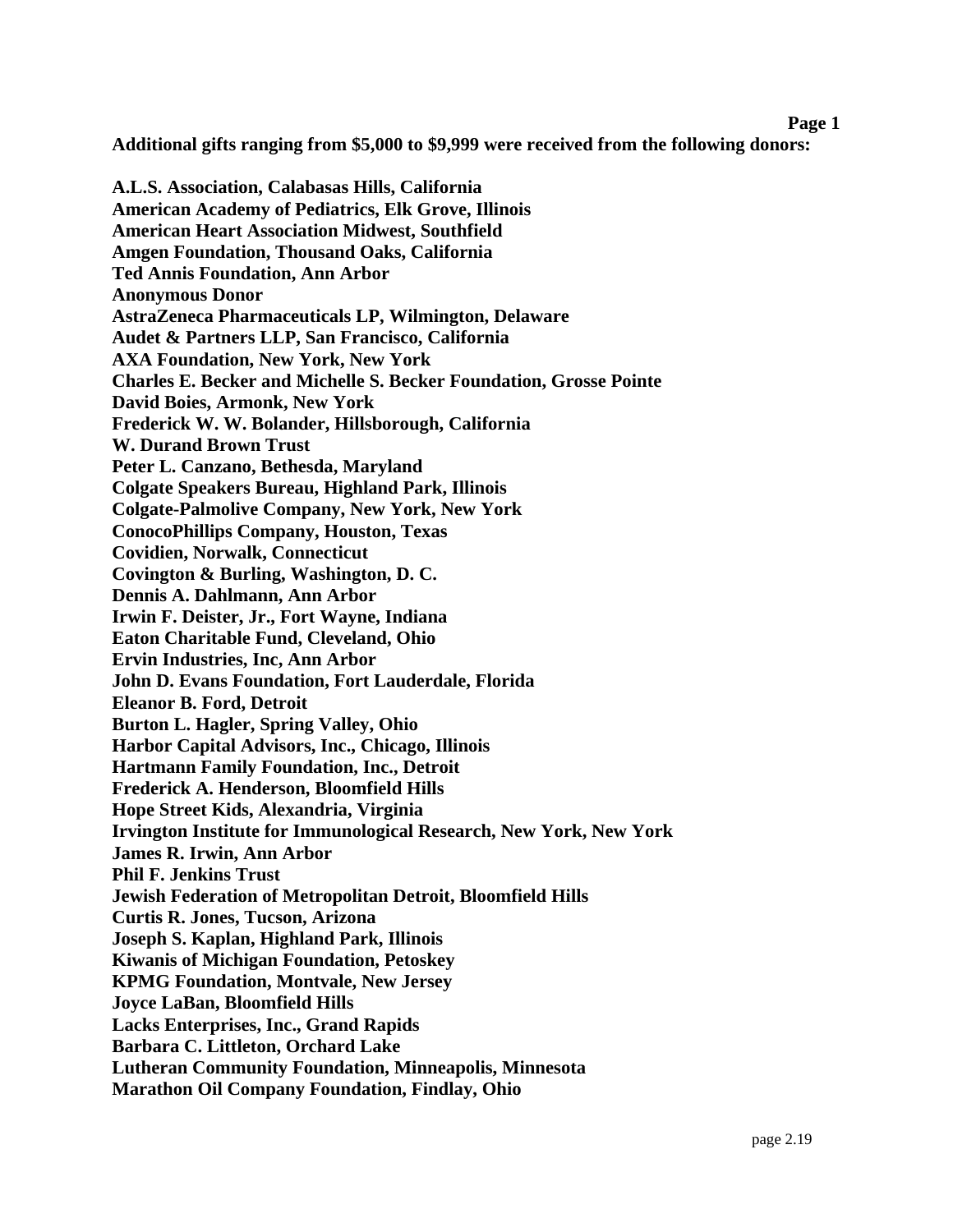**Mayo Foundation, Rochester, Minnesota Microsoft Corporation, Princeton, New Jersey David Moscow-Linda Moscow Foundation, Chicago, Illinois Kevin J. Murphy, Bellevue, Washington Samuel I. Newhouse Foundation, Inc., Ann Arbor Nooril-Iman Charitable Foundation, Inc., Andover, Massachusetts Pentastar Aviation, LLC, Waterford Piston Automotive Redford, LLC, Redford Robbins Family Fund of the National Philanthropic Trust, Jenkintown, Pennsylvania Sam's Club Foundation, Bentonville, Arkansas Aileen Sedman, Ann Arbor Sempercor Foundation of the Greater Milwaukee Foundation, Milwaukee, Wisconsin Jeffrey R. Smith, New York, New York Rollin M. Smith Trust Takeda Pharmaceuticals North America, Inc., Deerfield, Illinois Trotman Family Charitable Fund of the Vanguard Charitable Endowment Program, Southeastern, Pennsylvania Mark A. Van Sumeren, Richmond, Virginia Verizon Foundation, Andover, Massachusetts Weiermiller Family Fund of the Ayco Charitable Fund, Clifton Park, New York Wells Fargo Foundation, San Francisco, California Bonnie Wicklund, Chevy Chase, Maryland David A. Williamson, Saline Georgetta A. Wolff, Huntington Beach, California World Heritage Foundation, Trenton Neha Yale, Rochester Hills**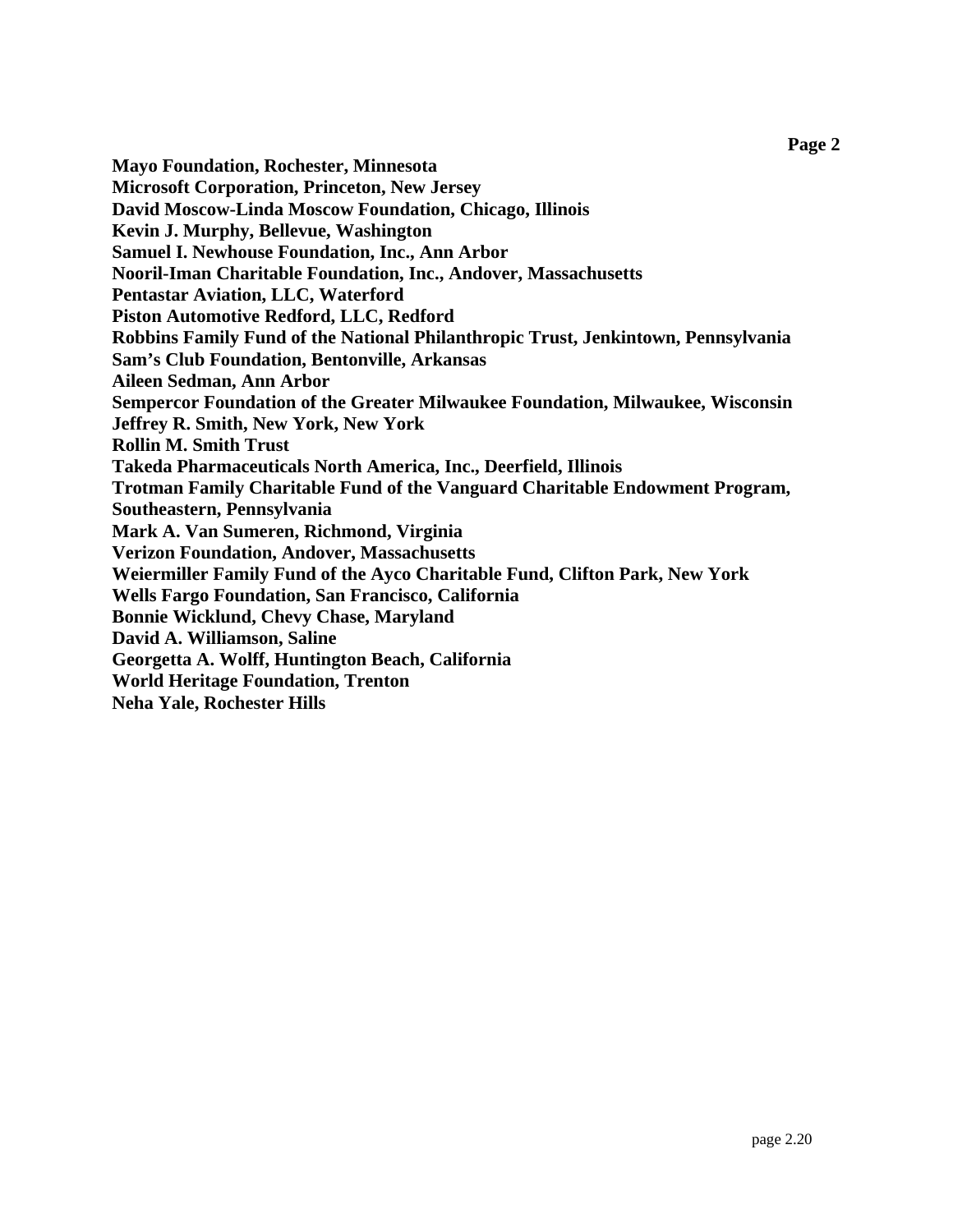## **NON-MONETARY GIFTS-IN-KIND \$5,000 AND OVER**

## **Stephen D. Abramson, New York, New York**

Artworks by John Walters, Tom Trosch and Dorothy Rogers; for the Museum of Art

## **Clan Crawford, Jr., Ann Arbor**

A collection of prints, drawings and paintings; for the Museum of Art

## **Barbara G. Fleischman, New York, New York**

Artwork by Giovanni Domenico Tiepolo; for the Museum of Art

## **General Dynamics Advanced Info Systems, Ypsilanti**

Various optical components. breadboard, cords, camera and filters; for the College of Engineering

## **William G. Rado, Ann Arbor**

Turkish prayer carpet; for the Museum of Art

## **Romesh Saigal, Ann Arbor**

A collection of artworks by Jon Onye Lockard, Benny Andrews and Thomas Ball; for the Museum of Art

## **Janice G. Schimmelman, Rochester Hills**

A large collection of black and white negatives and prints of the Phase II Archives of John B. Cameron about French medieval architecture; for the University Libraries